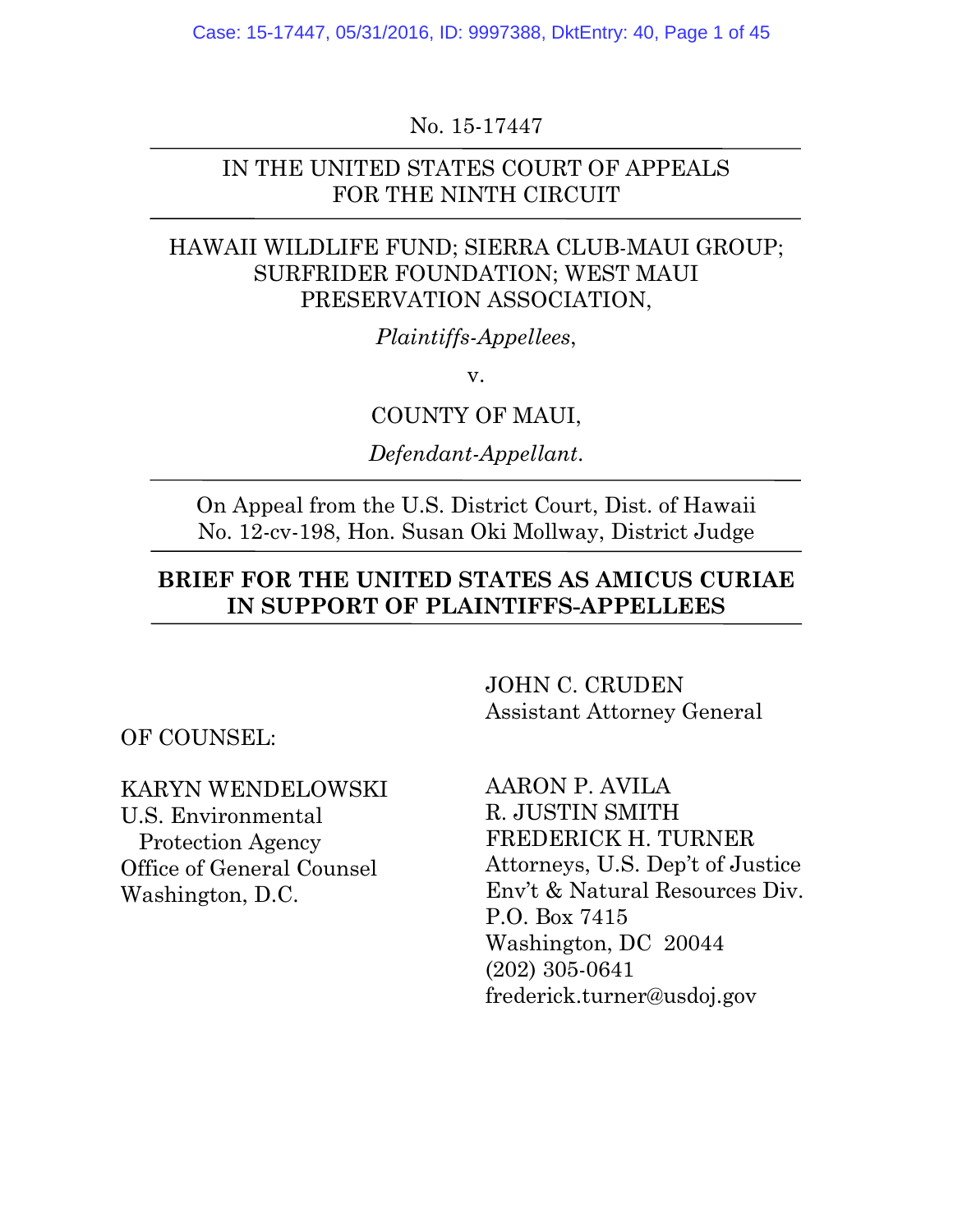# **TABLE OF CONTENTS**

| I.                                                                                                                                                              |  |
|-----------------------------------------------------------------------------------------------------------------------------------------------------------------|--|
| H.                                                                                                                                                              |  |
|                                                                                                                                                                 |  |
|                                                                                                                                                                 |  |
|                                                                                                                                                                 |  |
| THE DISTRICT COURT'S DECISIONS ARE CONSISTENT WITH<br>T.                                                                                                        |  |
| Discharges of Pollutants to Jurisdictional Surface<br>A.<br>Waters Through Groundwater with a Direct Hydrological<br>Connection Properly Require CWA Permits 14 |  |
| The District Court's Decisions Give Full Effect to<br>B.<br>Congress's Intent to Restore and Maintain the                                                       |  |
| The District Court's Finding of Liability is Consistent<br>C.                                                                                                   |  |
| II. THE COUNTY IS LIABLE FOR UNPERMITTED DISCHARGES<br>DUE TO THE "DIRECT HYDROLOGICAL CONNECTION" BETWEEN                                                      |  |
| III. THE DISTRICT COURT CORRECTLY HELD THAT THE COUNTY<br>HAD FAIR NOTICE FOR PURPOSES OF CIVIL PENALTIES. 32                                                   |  |
|                                                                                                                                                                 |  |
|                                                                                                                                                                 |  |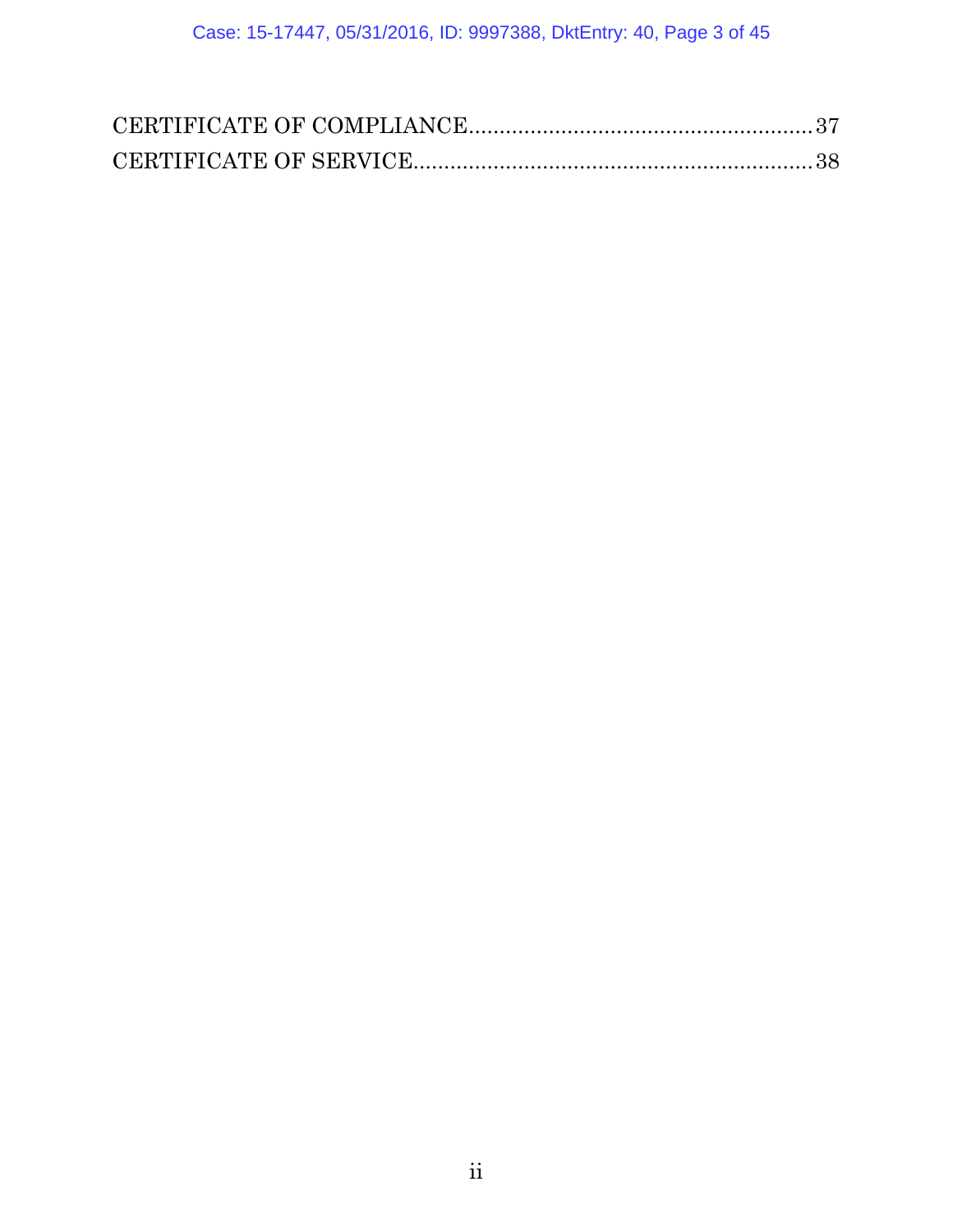# **TABLE OF AUTHORITIES**

# **Cases**

| Bath Petrol. Storage, Inc. v. Sovas,                                                                      |
|-----------------------------------------------------------------------------------------------------------|
| Chevron, U.S.A., Inc. v. NRDC, Inc.,                                                                      |
| Friends of Sakonnet v. Dutra,                                                                             |
| Greater Yellowstone Coal. v. Larson,                                                                      |
| Haw. Wildlife Fund v. Cty. of Maui,<br>No. 12-198, 2015 WL 328227 (D. Haw. Jan. 23, 2015)  6, 7, 8, 9, 28 |
| Haw. Wildlife Fund v. Cty. of Maui,                                                                       |
| Hawai'i Wildlife Fund v. County of Maui,                                                                  |
| <i>Headwaters, Inc. v. Talent Irrigation Dist.,</i>                                                       |
| Hernandez v. Esso Std. Oil Co.,                                                                           |
| Hudson R. Fishermen's Ass'n v. City of New York,                                                          |
| Idaho Rural Council v. Bosma,                                                                             |
| Inland Steel v. EPA,                                                                                      |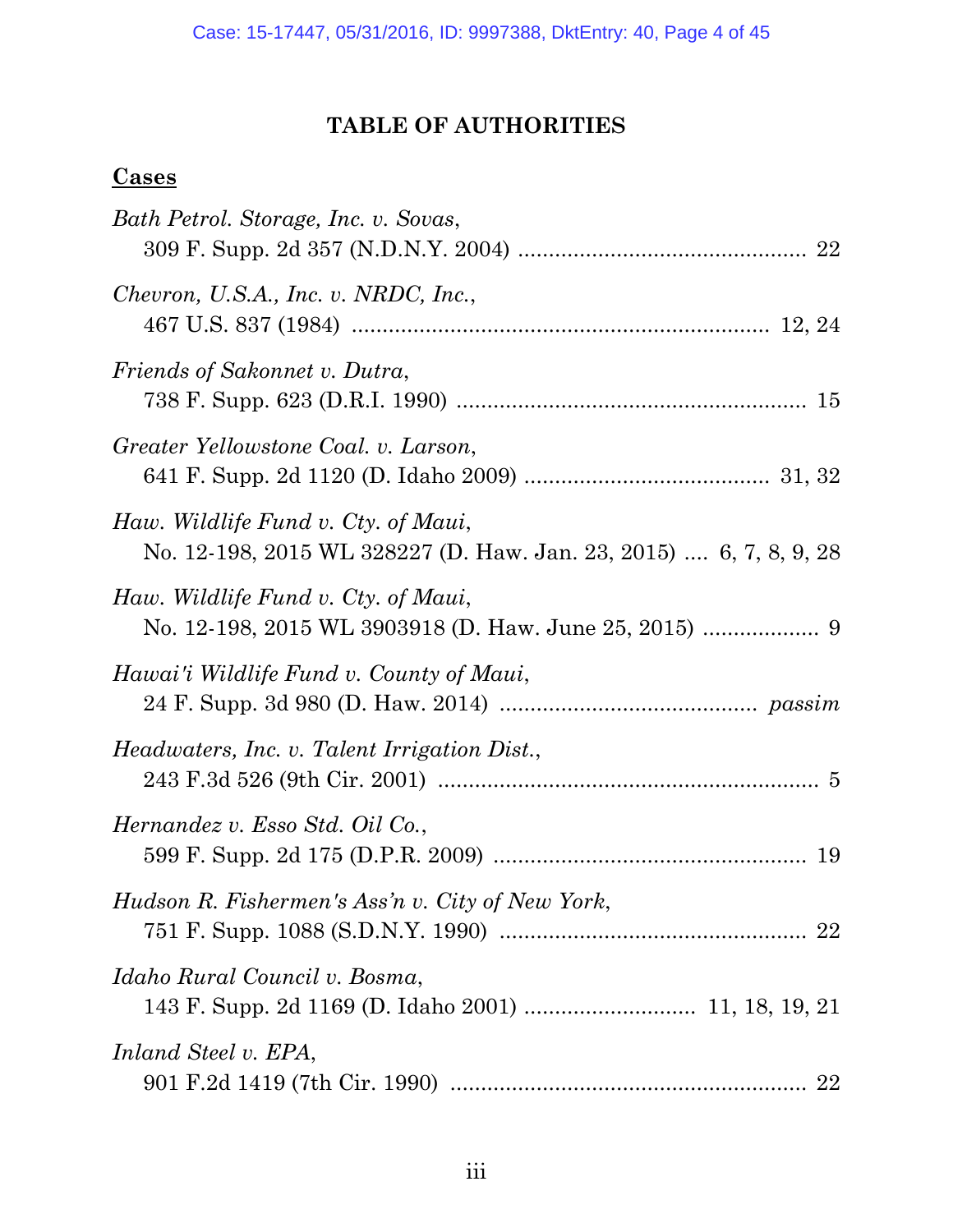| In re EPA $\&$ Dep't of Def. Final Rule,                                                                                |
|-------------------------------------------------------------------------------------------------------------------------|
| McClellan Ecological Seepage Situation v. Cheney,<br>No. 86-475, 20 Envtl. L. Rep. 20,877 (E.D. Cal. Apr. 30, 1990)  31 |
| McClellan Ecological Seepage Situation v. Cheney,                                                                       |
| McClellan Ecological Seepage Situation v. Weinberger,                                                                   |
| N. Cal. River Watch v. City of Healdsburg,                                                                              |
| N. Cal. River Watch v. Mercer Fraser Co.,<br>No. 04-4620, 2005 WL 2122052 (N.D. Cal. Sept. 1, 2005)  16, 17, 19         |
| Nw. Envtl. Def. Ctr. v. Grabhorn,                                                                                       |
| O'Leary v. Moyer's Landfill, Inc.,                                                                                      |
| Rapanos v. United States,                                                                                               |
| Rice v. Harken Expl. Co.,                                                                                               |
| S.F. Herring Ass'n v. Pac. Gas & Elec. Co.,                                                                             |
| Sierra Club v. Abston Constr. Co.,                                                                                      |
| Sierra Club v. El Paso Gold Mines, Inc.,                                                                                |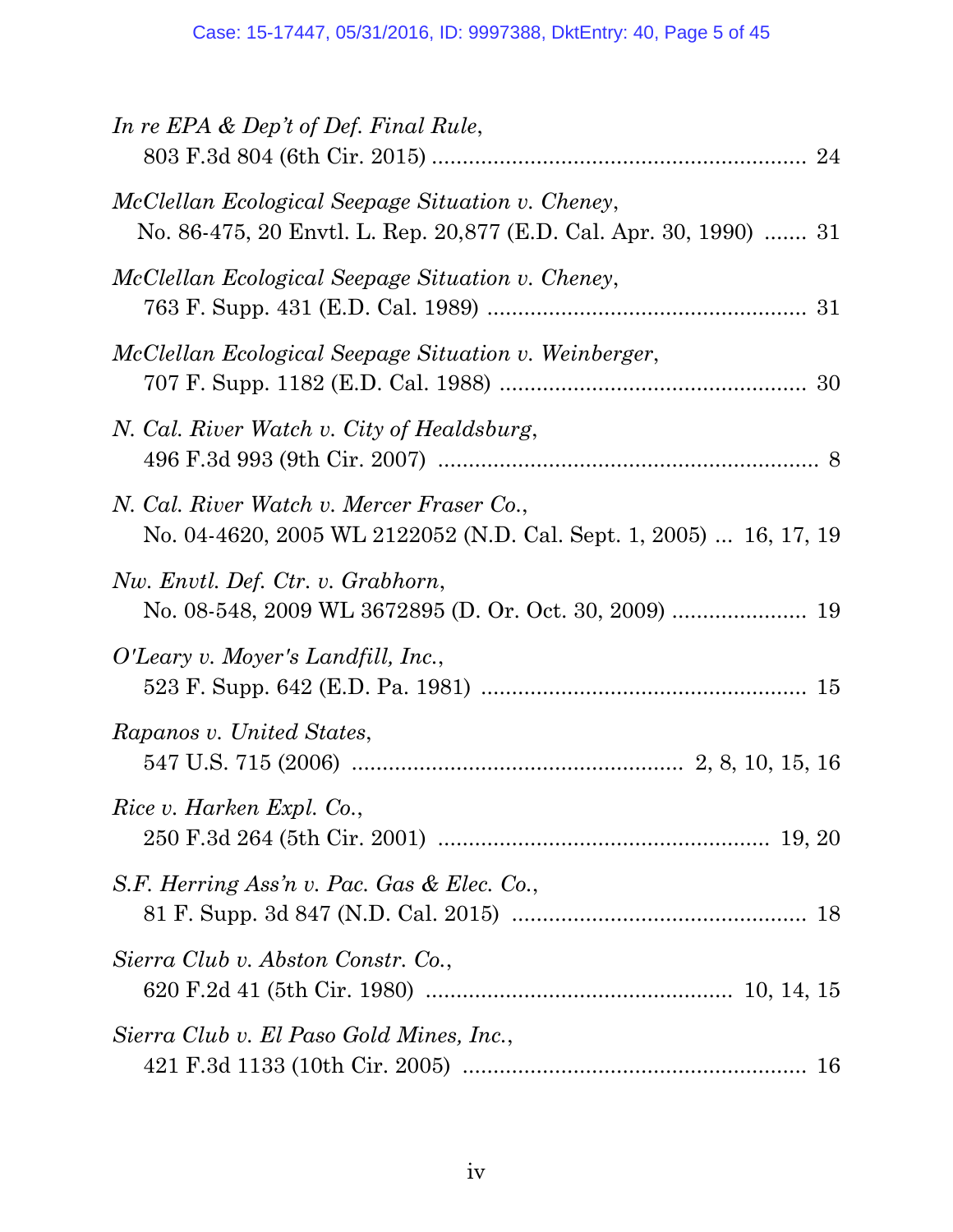| Sierra Club v. Va. Elec. & Power Co.,                       |
|-------------------------------------------------------------|
| United States v. Approximately 64,695 Pounds of Shark Fins, |
| United States v. Riverside Bayview Homes, Inc.,             |
| United States v. Velsicol Chem. Corp.,                      |
| Vill. of Oconomowoc Lake v. Dayton Hudson Corp.,            |
| Wash. Wilderness Coal. v. Hecla Mining Co.,                 |
| Yadkin Riverkeeper v. Duke Energy Carolinas, LLC,           |
| <b>Statutes</b>                                             |
|                                                             |
|                                                             |
|                                                             |
|                                                             |
|                                                             |
|                                                             |
|                                                             |
|                                                             |
|                                                             |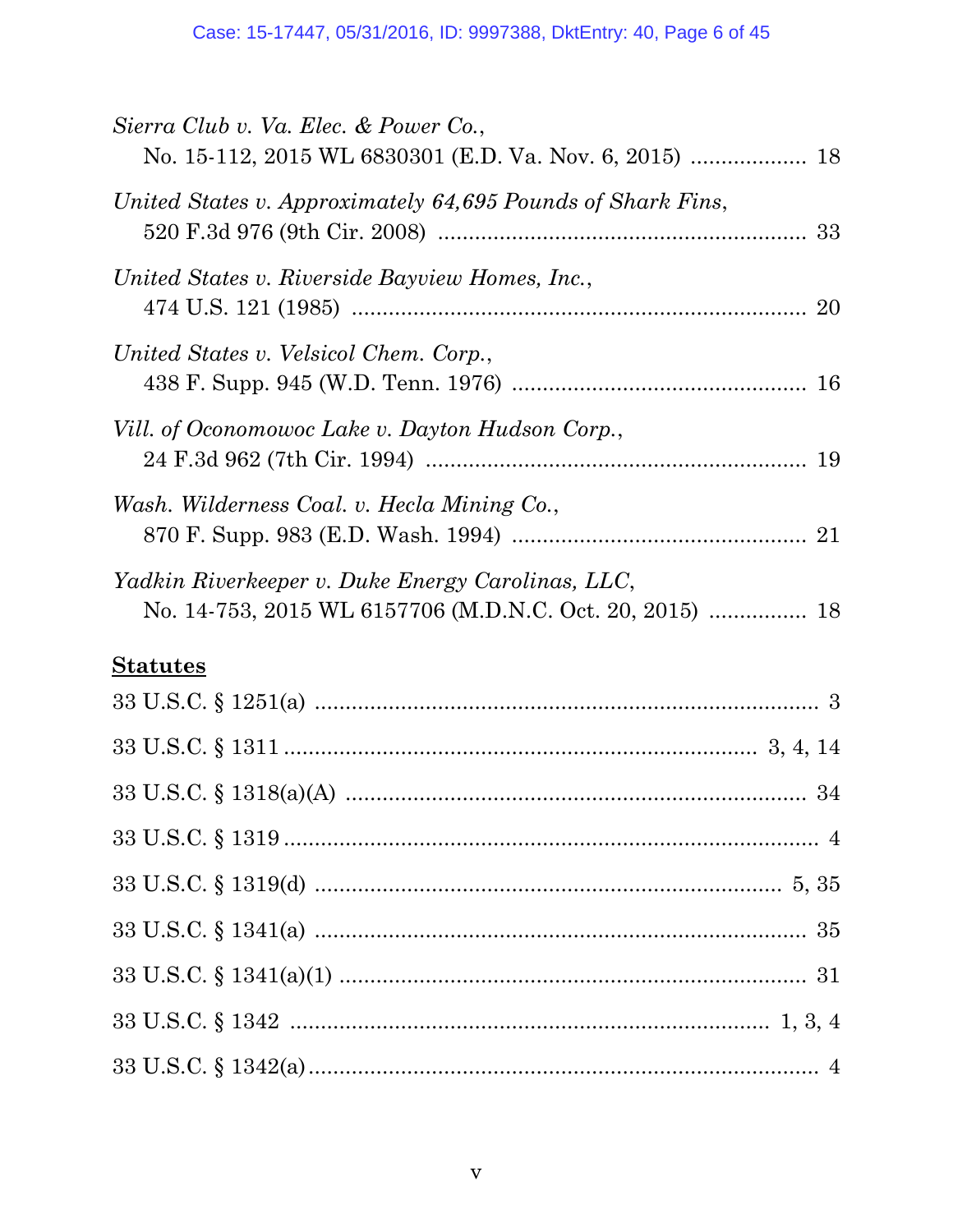# **Federal Register**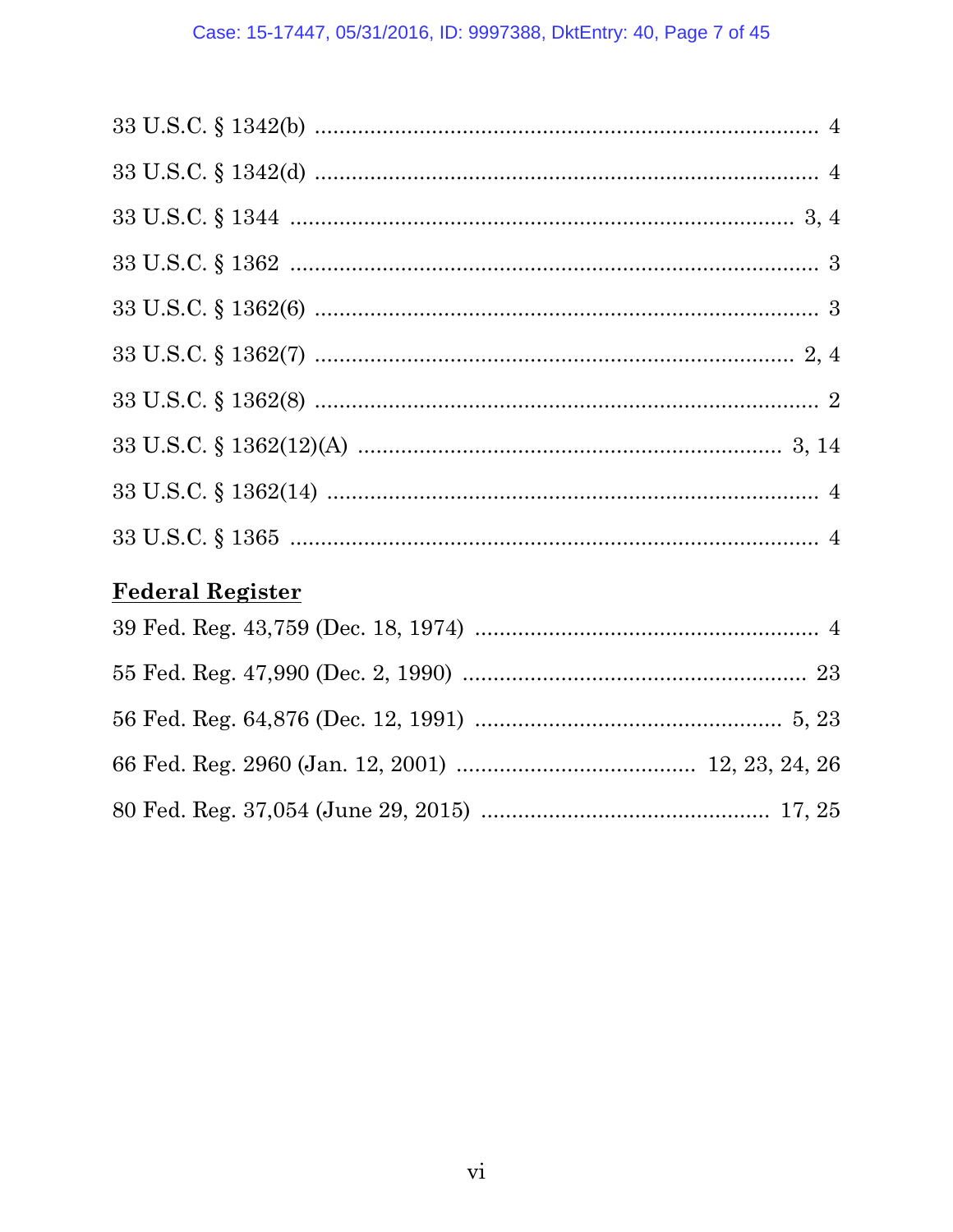The United States respectfully submits this brief as amicus curiae pursuant to Federal Rule of Appellate Procedure 29(a).

### **INTEREST OF THE UNITED STATES**

<span id="page-7-1"></span><span id="page-7-0"></span>The United States Environmental Protection Agency (EPA) implements the Clean Water Act (CWA), 33 U.S.C. §§ 1251-1387, together with the states. That includes promulgating regulations regarding the CWA's National Pollutant Discharge Elimination System (NPDES). *Id.* § 1342. The United States participates as amicus curiae because it has an interest in the proper interpretation of the NPDESpermit provisions and the framework for analyzing whether discharges of pollutants to jurisdictional surface waters through groundwater are subject to those provisions. <sup>1</sup> The United States also has an interest because it enforces the CWA and because it is a potential defendant in actions alleging the discharge of pollutants from federal facilities through groundwater.

The United States agrees with the result the district court reached in this case and urges affirmance. In the United States' view, a NPDES

l

<sup>&</sup>lt;sup>1</sup> We use the term "jurisdictional surface waters" throughout this brief to mean "waters of the United States."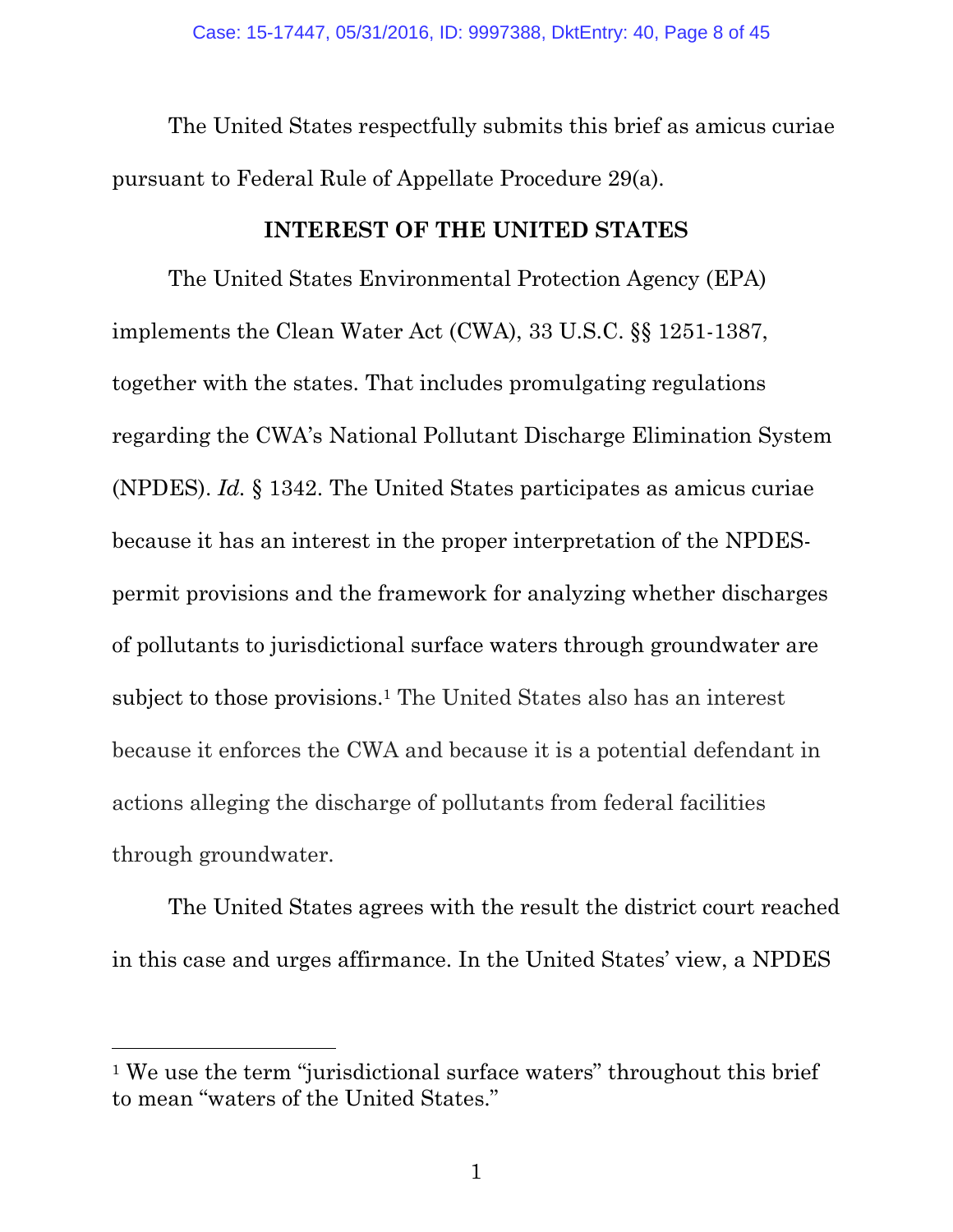permit is required here because the discharges from the Defendant-Appellant County of Maui's wastewater treatment facility are from a point source (*i.e.*, the injection wells) to waters of the United States (*i.e.*, the Pacific Ocean2). To be clear, the United States does not contend that groundwater is a point source, nor does the United States contend that groundwater is a water of the United States regulated by the Clean Water Act. Moreover, the United States does not agree with the district court's application of the "significant nexus" standard from *Rapanos v. United States*, 547 U.S. 715 (2006).

### <span id="page-8-1"></span>**ISSUES PRESENTED**

<span id="page-8-0"></span>This amicus brief addresses the following issues:

1. Whether a discharge of pollutants from a point source to jurisdictional surface waters through groundwater with a direct hydrological connection to jurisdictional surface waters is regulated under the CWA.

2. Whether the site-specific facts here give rise to a "discharge of a pollutant" under the CWA.

<span id="page-8-2"></span>l

<sup>2</sup> More specifically, into the Pacific Ocean that is part of the United States' territorial seas under the CWA. 33 U.S.C. § 1362(7), (8).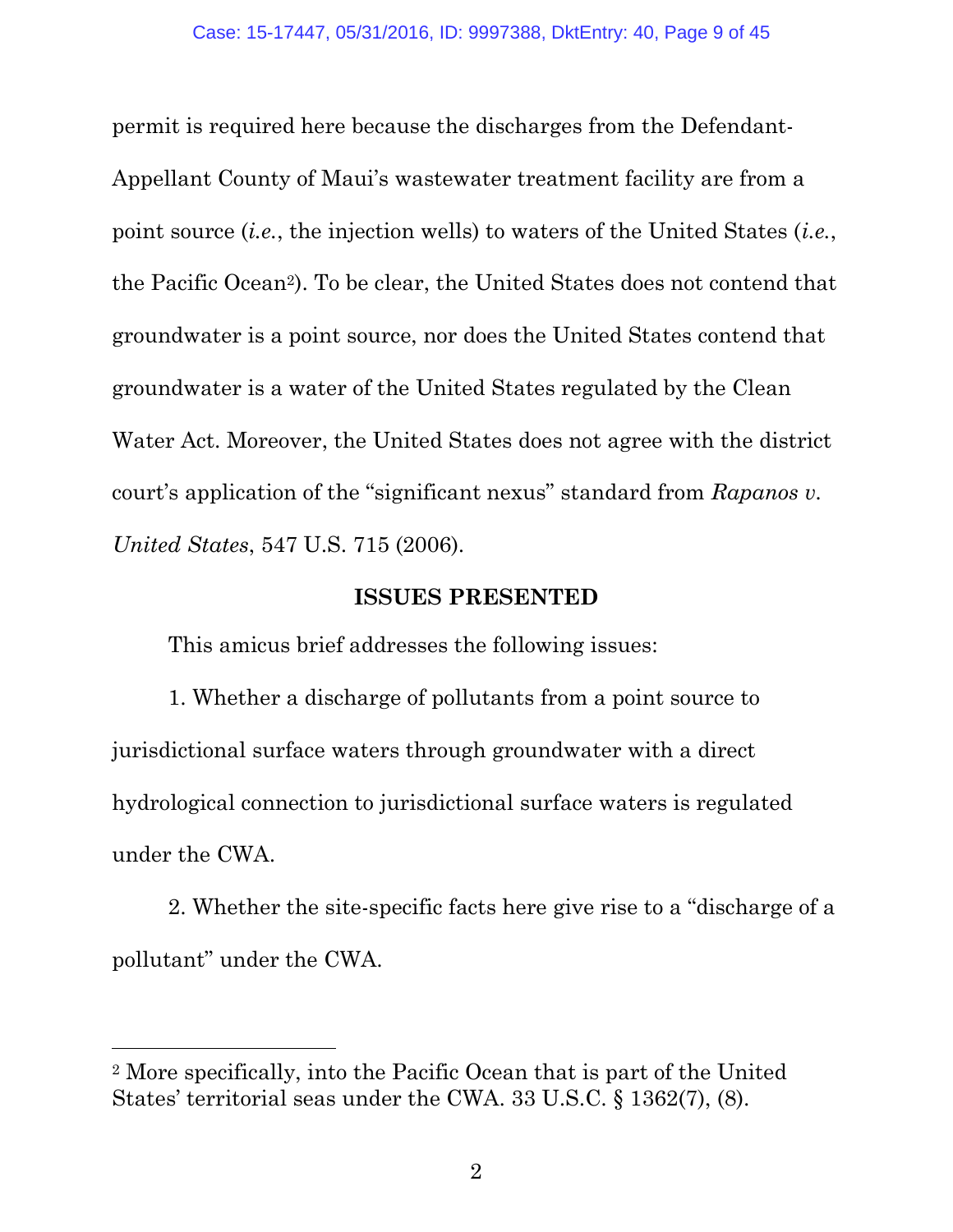3. Whether the County had fair notice that it was subject to civil penalties for its discharges to jurisdictional surface waters without a NPDES permit.

### <span id="page-9-5"></span><span id="page-9-3"></span>**STATEMENT OF THE CASE**

#### <span id="page-9-1"></span><span id="page-9-0"></span>**I. STATUTORY BACKGROUND**

<span id="page-9-4"></span><span id="page-9-2"></span>Congress enacted the Clean Water Act to "restore and maintain the chemical, physical, and biological integrity of the Nation's waters." 33 U.S.C. § 1251(a). Congress therefore prohibited any non-excepted "discharge of any pollutant" to "navigable waters" unless it is authorized by a permit. *Id.* §§ 1311, 1342, 1344, 1362. The CWA defines "discharge of a pollutant" as "any addition of any pollutant *to* navigable waters from any point source." *Id.* § 1362(12)(A) (emphasis added). Pollutant means "dredged spoil, solid waste, incinerator, sewage, garbage, sewage sludge, munitions, chemical wastes, biological materials, radioactive materials, heat, wrecked or discarded equipment, rock, sand, cellar dirt and industrial, municipal, and agricultural waste discharged into water." *Id.* § 1362(6). The CWA defines "navigable waters" as "the waters of the United States, including the territorial seas"; and a point source is "any discernible, confined and discrete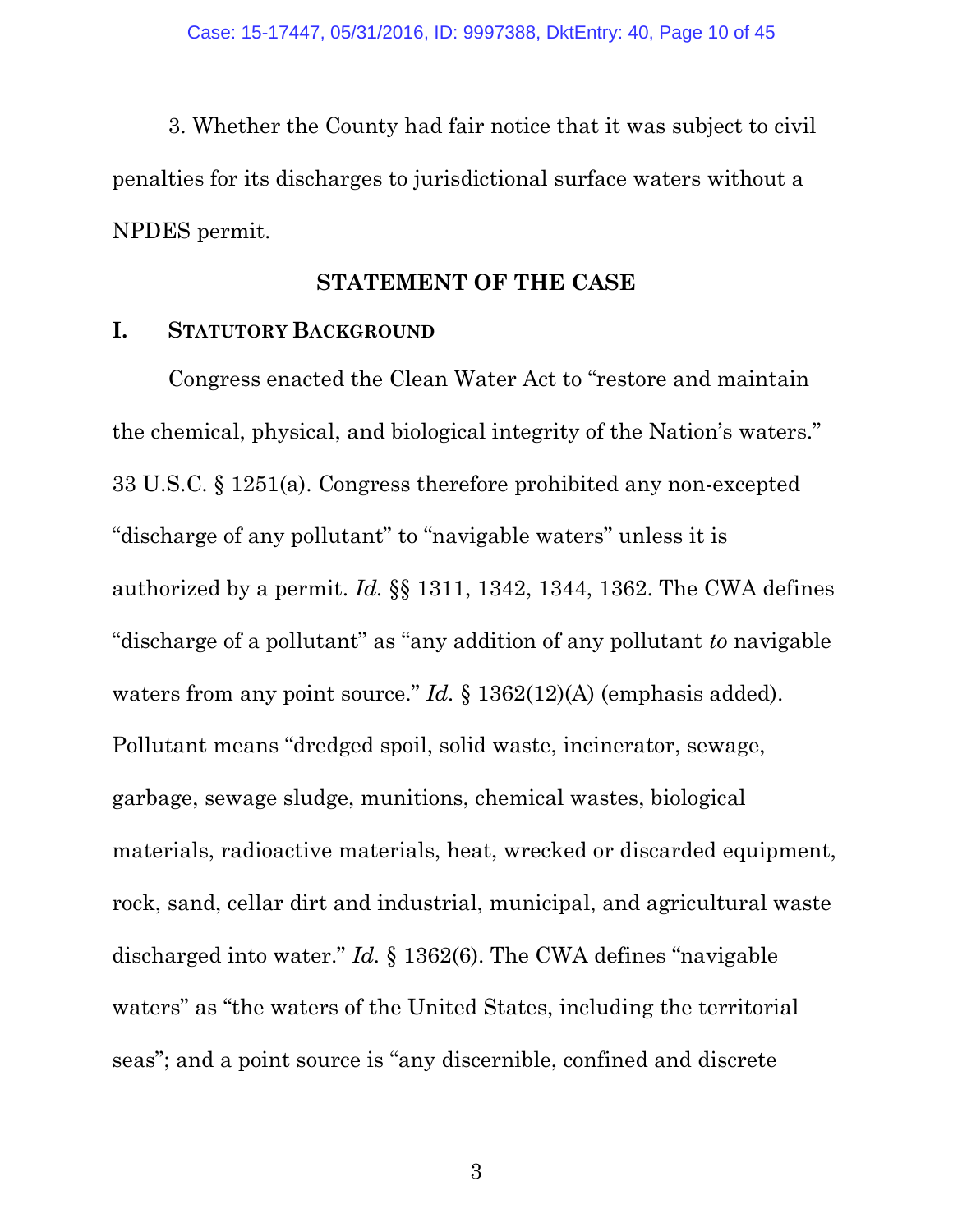conveyance, including but not limited to any pipe, ditch, channel, tunnel, conduit, well, discrete fissure, container, rolling stock, concentrated animal feeding operation, or vessel or other floating craft, from which pollutants are or may be discharged." *Id.* § 1362(7), (14).

<span id="page-10-2"></span><span id="page-10-1"></span>The CWA authorizes EPA to issue NPDES permits under Section 402(a), but EPA may authorize a state to administer its own NPDES program if EPA determines that it meets the statutory criteria. *Id.* § 1342(a), (b). When a state receives such authorization, EPA retains oversight and enforcement authorities. *Id.* §§ 1319, 1342(d). Hawaii obtained such permitting authority in 1974. *See* 39 Fed. Reg. 43,759 (Dec. 18, 1974).

<span id="page-10-3"></span><span id="page-10-0"></span>The CWA is a strict-liability regime that prohibits non-excepted discharges unless they are authorized by a CWA permit. *Id.* §§ 1311, 1342, 1344. An unpermitted discharge constitutes a violation of the CWA regardless of fault and is subject to enforcement by the state or federal government or a private citizen. *Id.* §§ 1319, 1365. To establish liability for a violation of the permit requirement, a plaintiff must show there was  $(1)$  a discharge  $(2)$  of a pollutant  $(3)$  to navigable waters  $(4)$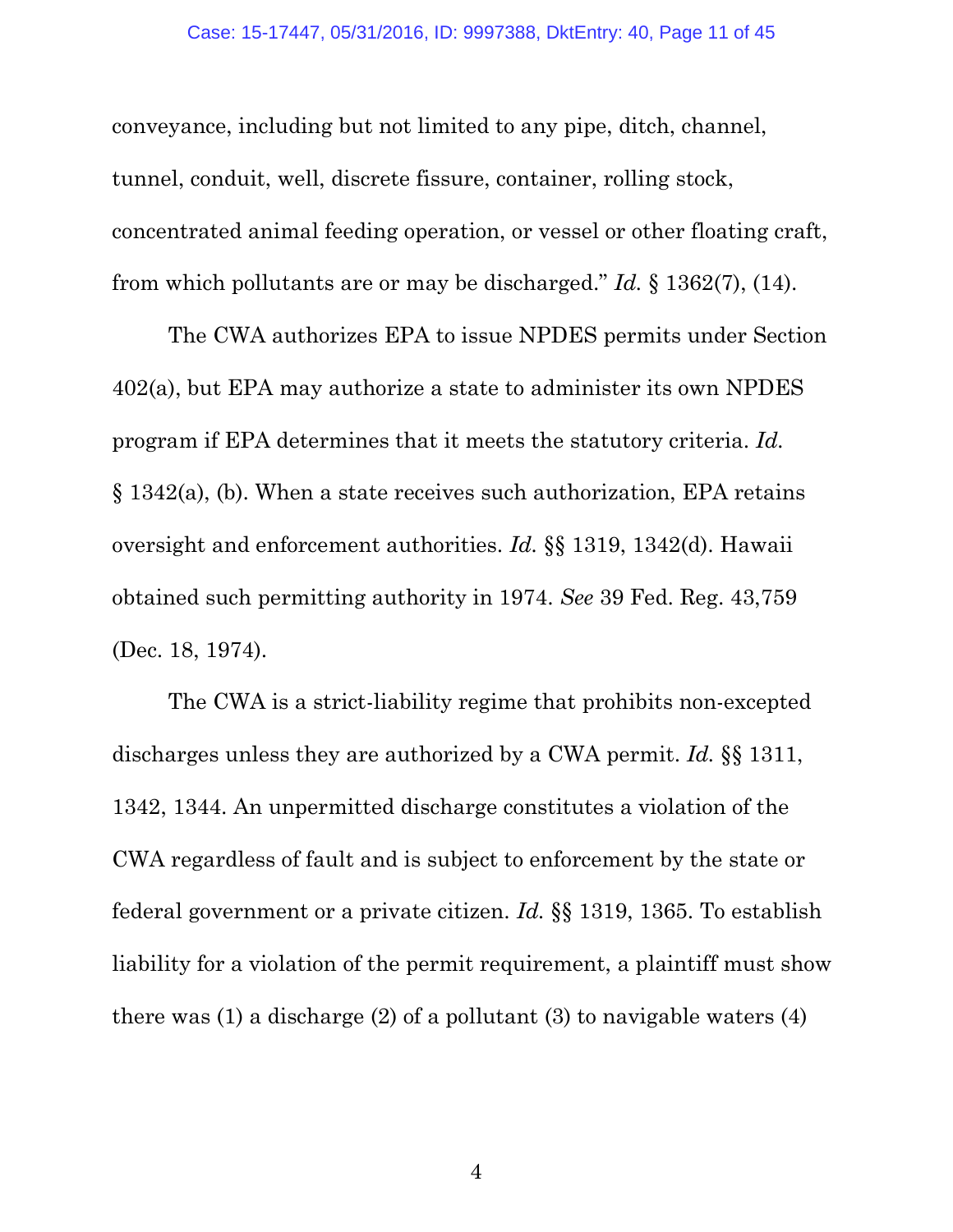<span id="page-11-0"></span>from a point source. *Headwaters, Inc. v. Talent Irrigation Dist.*, 243 F.3d 526, 532 (9th Cir. 2001).

<span id="page-11-1"></span>The CWA includes a civil-penalty provision for those who violate the Act. 33 U.S.C. § 1319(d). When determining a civil-penalty amount, courts must consider "the seriousness of the violation or violations, the economic benefit (if any) resulting from the violation, any history of such violations, any good-faith efforts to comply with the applicable requirements, the economic impact of the penalty on the violator, and such other matters as justice may require." *Id.*

<span id="page-11-2"></span>EPA's longstanding position is that a discharge from a point source to jurisdictional surface waters that moves through groundwater with a direct hydrological connection comes under the purview of the CWA's permitting requirements. *E.g.,* Amendments to the Water Quality Standards Regulations that Pertain to Standards on Indian Reservations, 56 Fed. Reg. 64,876, 64,982 (Dec. 12, 1991) ("[T]he affected ground waters are not considered 'waters of the United States' but discharges to them are regulated because such discharges are effectively discharges to the directly connected surface waters.").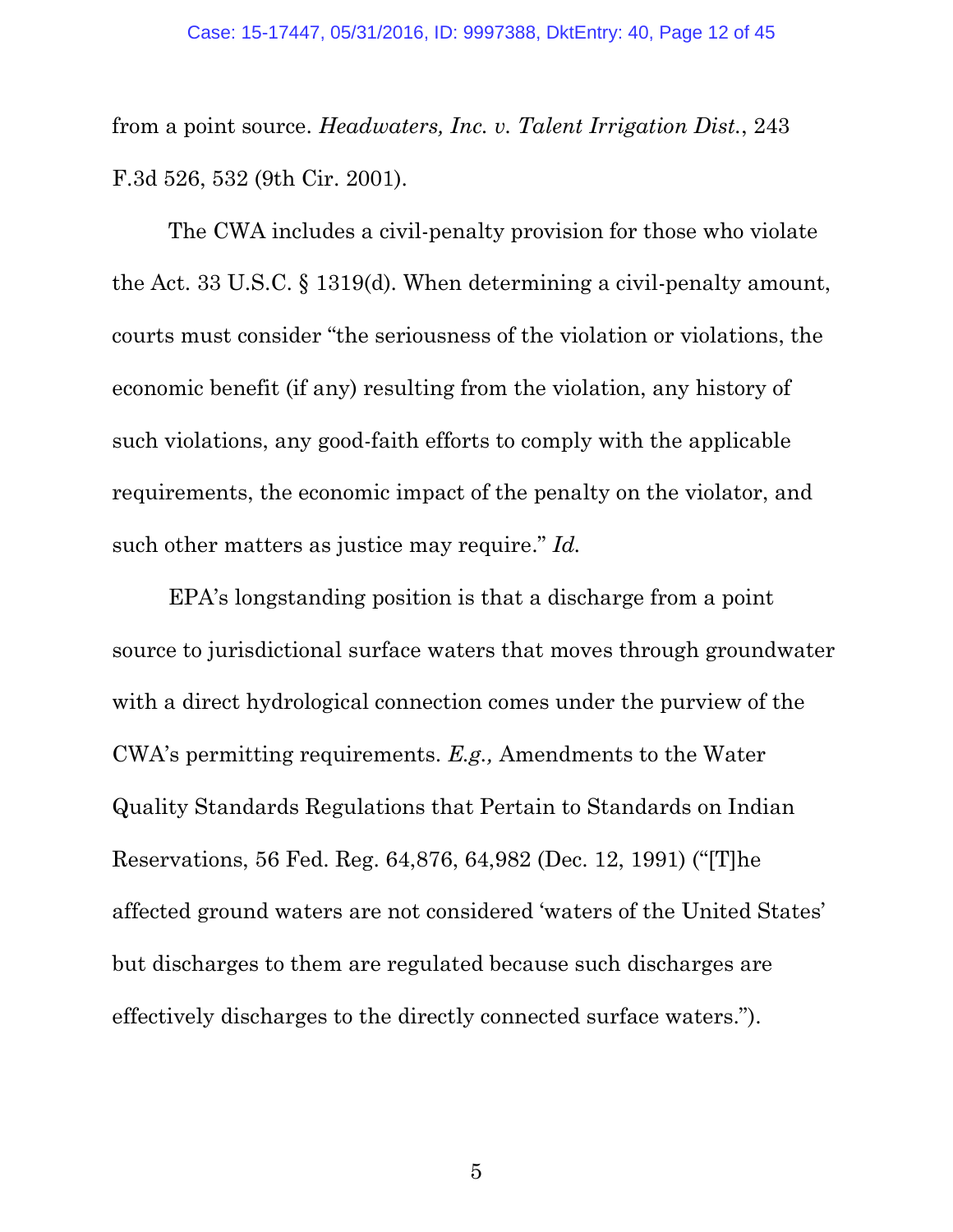#### <span id="page-12-0"></span>**II. FACTUAL BACKGROUND**

The County operates the Lahaina Wastewater Reclamation Facility. *Haw. Wildlife Fund v. Cty. of Maui*, 24 F. Supp. 3d 980, 983 (D. Haw. 2014) [*Hawaii I*]. The facility receives approximately four million gallons of sewage each day. *Id.* After treating the sewage, the facility releases three to five million gallons of effluent into four on-site injection wells. *Id.* at 983-84. The effluent travels into a shallow groundwater aquifer and then flows into the Pacific Ocean through the seafloor at points known as "submarine springs." *Id.* at 984; *see also Haw. Wildlife Fund v. Cty. of Maui*, No. 12-198, 2015 WL 328227, at \*1 (D. Haw. Jan. 23, 2015) [*Hawaii II*].

<span id="page-12-1"></span>EPA, the Hawaii Department of Health (DOH), and others conducted a tracer-dye study that confirmed this conclusion for injection wells 3 and 4. *Hawaii I*, 24 F. Supp. 3d at 984. According to the study, it took the leading edge of the dye 84 days to go from wells 3 and 4 to the ocean and about 64% of the dye injected into these wells was discharged from the submarine springs to the Pacific Ocean. *Id*. The dye's appearance in the ocean "conclusively demonstrated that a hydrogeologic connection exists." *Id.* at 985-86.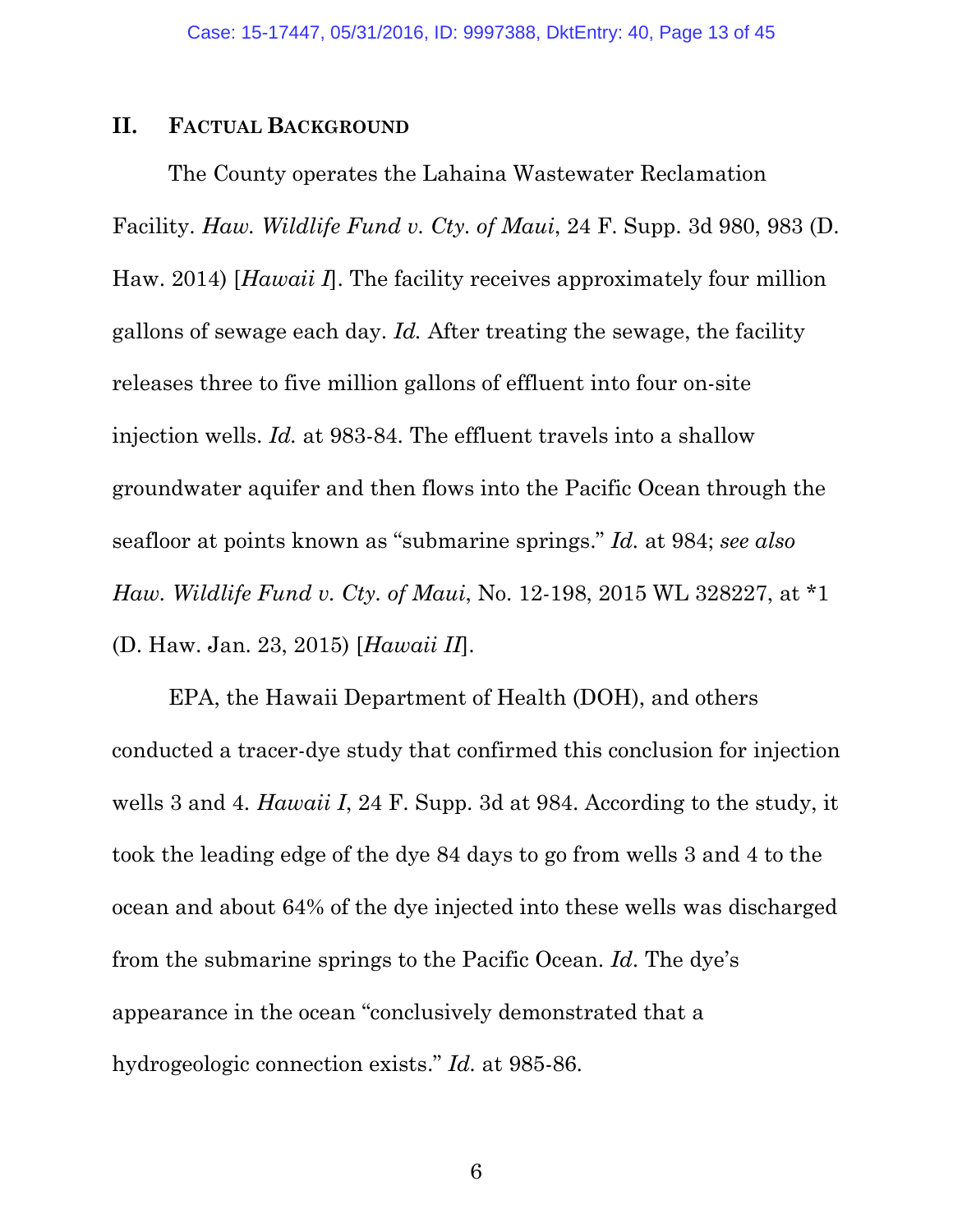Although tracer dye was not placed into well 1 and dye from well 2 was not detected in the study, the County "acknowledge[d] that there is a hydrogeologic connection between wells 1 and 2 and the ocean." *Hawaii II*, 2015 WL 328227, at \*1-2. The tracer-dye study models indicated that, in some circumstances, treated effluent from well 2 would move along flowpaths similar to those traveled by the dye injected into wells 3 and 4 and emerge at the same springs. Supplemental Excerpts of Record (SER) 237, 240, 243. There is no dispute that given the proximity of wells 1 and 2, the modeling for well 2 predicts the flowpaths for discharges from well 1. Excerpts of Record (ER) 443; SER 189.

#### <span id="page-13-0"></span>**III. PROCEDURAL BACKGROUND**

In April 2012, Plaintiffs-Appellees Hawaii Wildlife Fund, Sierra Club-Maui Group, Surfrider Foundation, and West Maui Preservation Association filed suit seeking to require the County to obtain and comply with a NPDES permit and to pay civil penalties. *Hawaii I,* 24 F. Supp. 3d at 986. The district court issued three partial summaryjudgment opinions in favor of Plaintiffs. The parties then entered into a settlement agreement, in which the County stipulated to terms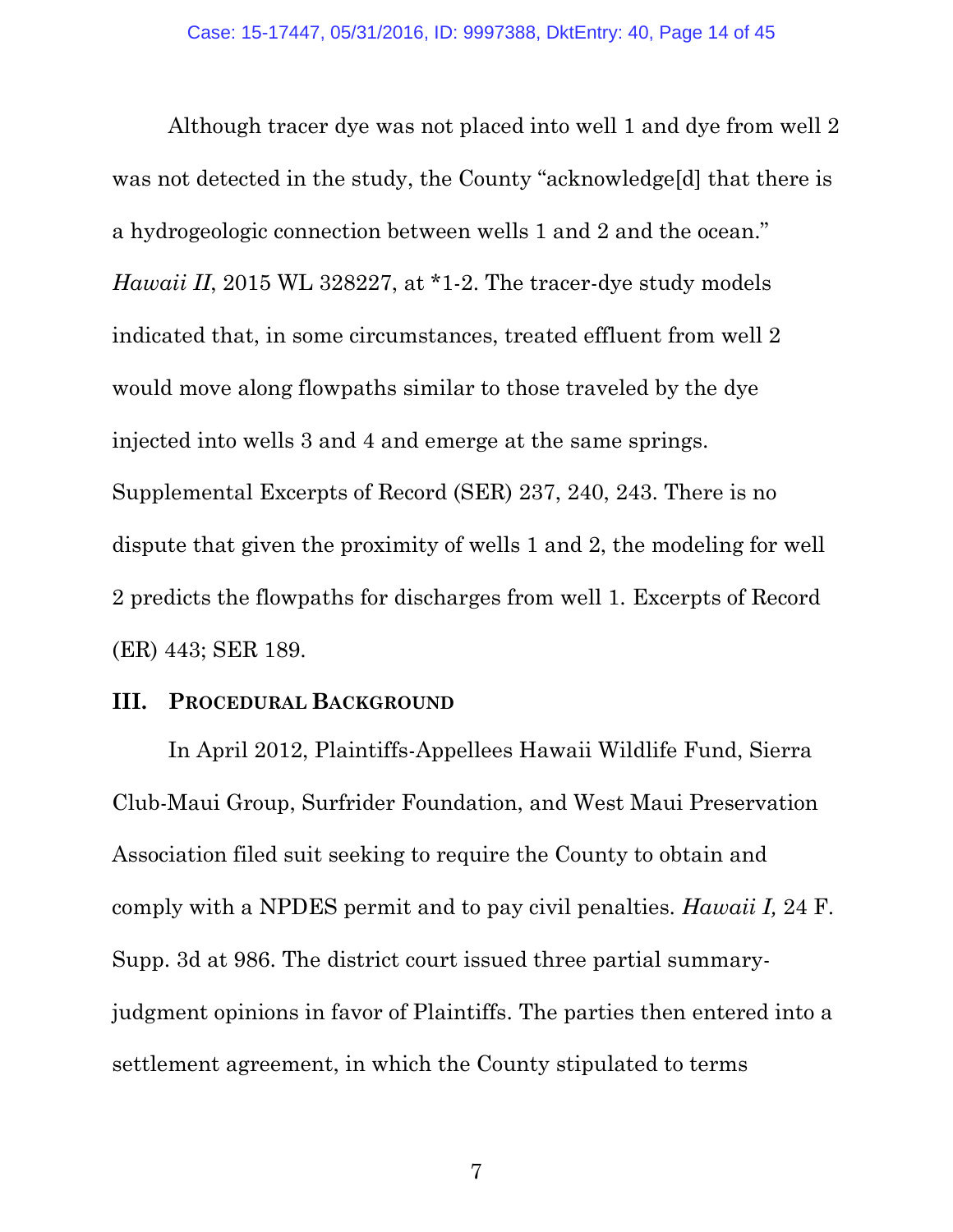contingent on a final judgment that the County violated the CWA and that the County was "not immune from" civil penalties. *Haw. Wildlife Fund v. Cty. of Maui*, No. 12-198, ECF No. 259. The court entered final judgment in accordance with its opinions and the settlement agreement.

<span id="page-14-1"></span><span id="page-14-0"></span>The district court's first opinion held the County liable under the CWA for unpermitted discharges from wells 3 and 4. *Hawaii I*, 24 F. Supp. 3d at 1000. The court started its analysis with the language and purpose of the CWA, and also relied on EPA's interpretation and case law. *Id.* at 995-96. The court explained that Plaintiffs "must show that pollutants can be *directly traced* from the injection wells to the ocean such that the discharge at the LWRF is a *de facto* discharge into the ocean." *Id.* at 998 (emphasis in original). The court found that Plaintiffs had met this burden. *Id.* at 998-1000. The district court also found CWA liability under the "significant nexus" standard from Justice Kennedy's concurring opinion in *Rapanos*, 547 U.S. at 755-56, and the Ninth Circuit's application of that standard in *Northern California River Watch v. City of Healdsburg*, 496 F.3d 993, 999-1000 (9th Cir. 2007).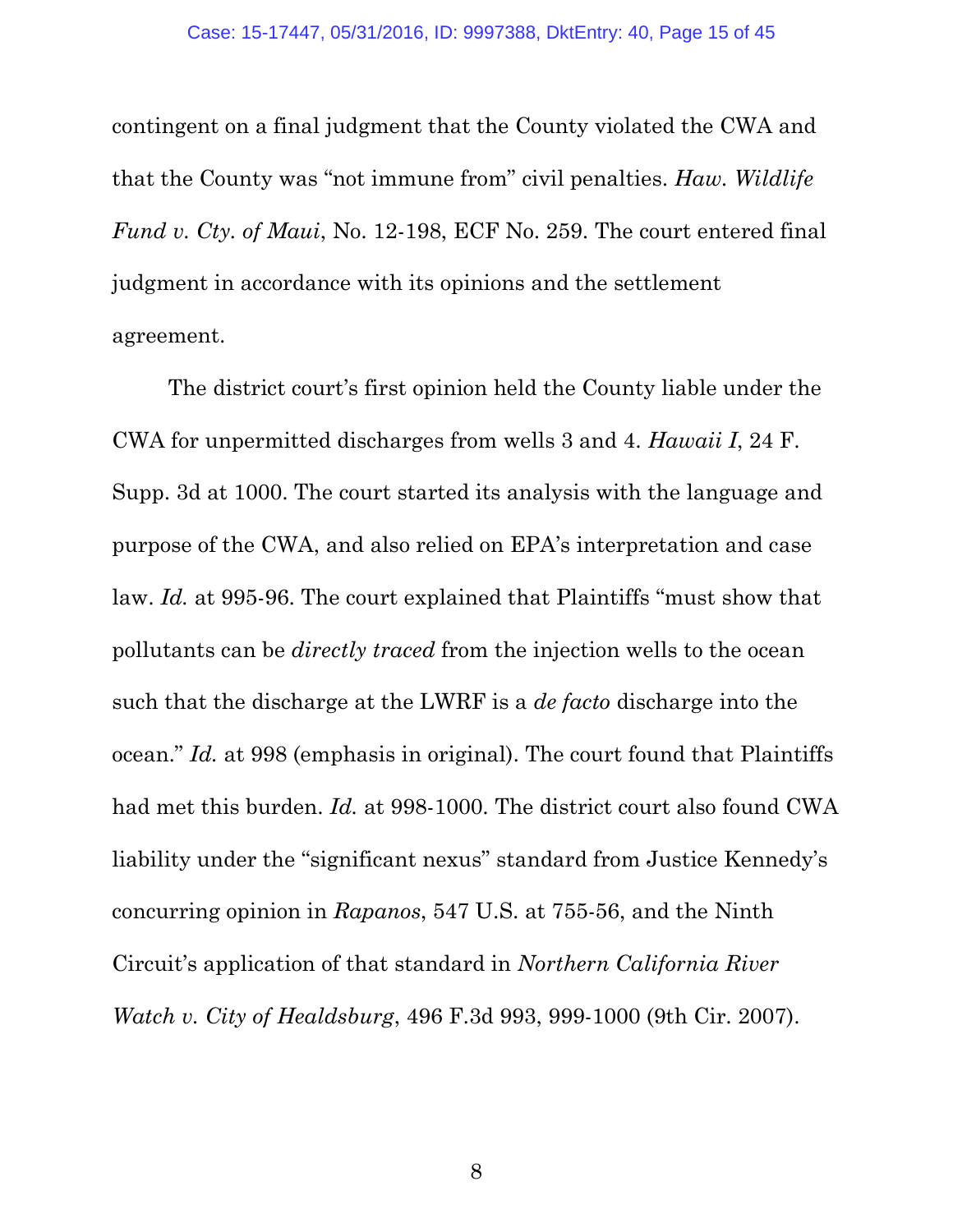The district court's second opinion held the County liable for unpermitted discharges from wells 1 and 2. *Hawaii II*, 2015 WL 328227, at \*6. The County "expressly conced[ed] that pollutants introduced by the County into wells 1 and 2 were making their way to the ocean," and the court rejected the County's argument that liability does not arise unless a pollutant passes through "a series of sequential point sources." *Id.* at \*2-4.

<span id="page-15-0"></span>The district court's third opinion rejected the County's argument that it was not subject to civil penalties for its unpermitted discharges because it lacked fair notice. *Haw. Wildlife Fund v. Cty. of Maui*, No. 12-198, 2015 WL 3903918, at \*6 (D. Haw. June 25, 2015) [*Hawaii III*]. The court determined that the County had notice because the discharges "clearly implicate[d] each statutory element." *Id.* at \*4. The court further held that its adjudication of the first motion for partial summary-judgment provided notice to the County. *Id.* at \*6.

The parties then entered into a settlement agreement, in which the County stipulated that it would make good faith efforts to obtain and comply with a NPDES permit and that it would pay \$100,000 in civil penalties and \$2.5 million for a supplemental environmental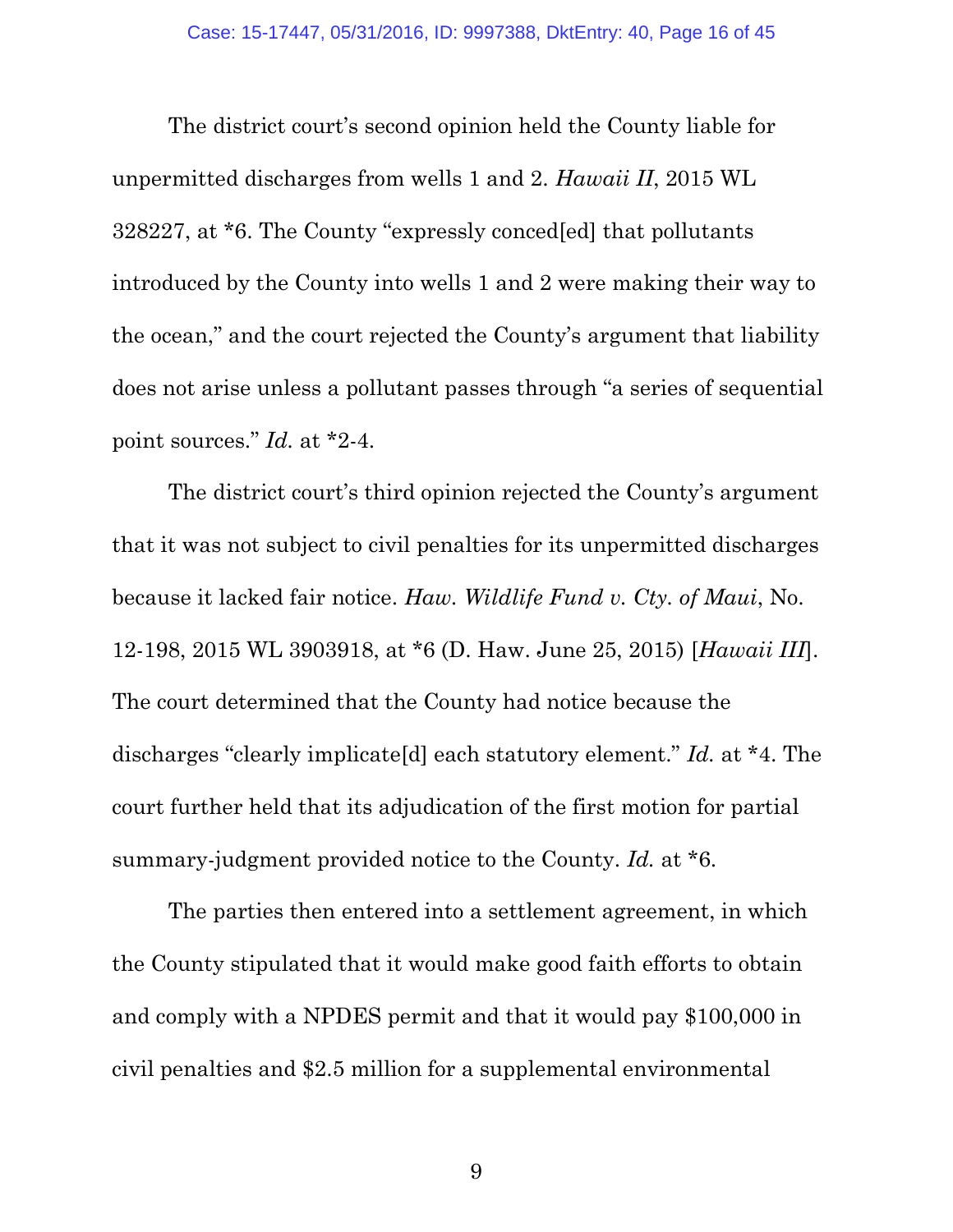project, all contingent on a final judgment and ruling that the County violated the CWA and that the County was "not immune from" civil penalties. *Haw. Wildlife Fund v. Cty. of Maui*, No. 12-198, ECF No. 259. The district court then entered a final judgment.

#### <span id="page-16-2"></span><span id="page-16-1"></span>**SUMMARY OF ARGUMENT**

<span id="page-16-0"></span>The judgment should be affirmed because it is consistent with the language and purpose of the Clean Water Act and EPA's longstanding interpretation and practice of issuing NPDES permits for discharges of pollutants similar to the ones here. As Justice Scalia said in *Rapanos*, the statute's language prohibiting "any addition of any pollutant to navigable waters from any point source" does not limit liability only to discharges of pollutants *directly* to navigable waters. *See Rapanos*, 547 U.S. at 743 (plurality op.) (emphasis in original). Courts have interpreted the CWA as covering not only discharges of pollutants directly to navigable waters, but also discharges of pollutants that travel from a point source to navigable waters over the surface of the ground or through underground means. *E.g.*, *Sierra Club v. Abston Constr. Co.*, 620 F.2d 41, 44-45 (5th Cir. 1980). The discharges in this case fall squarely within the statutory language.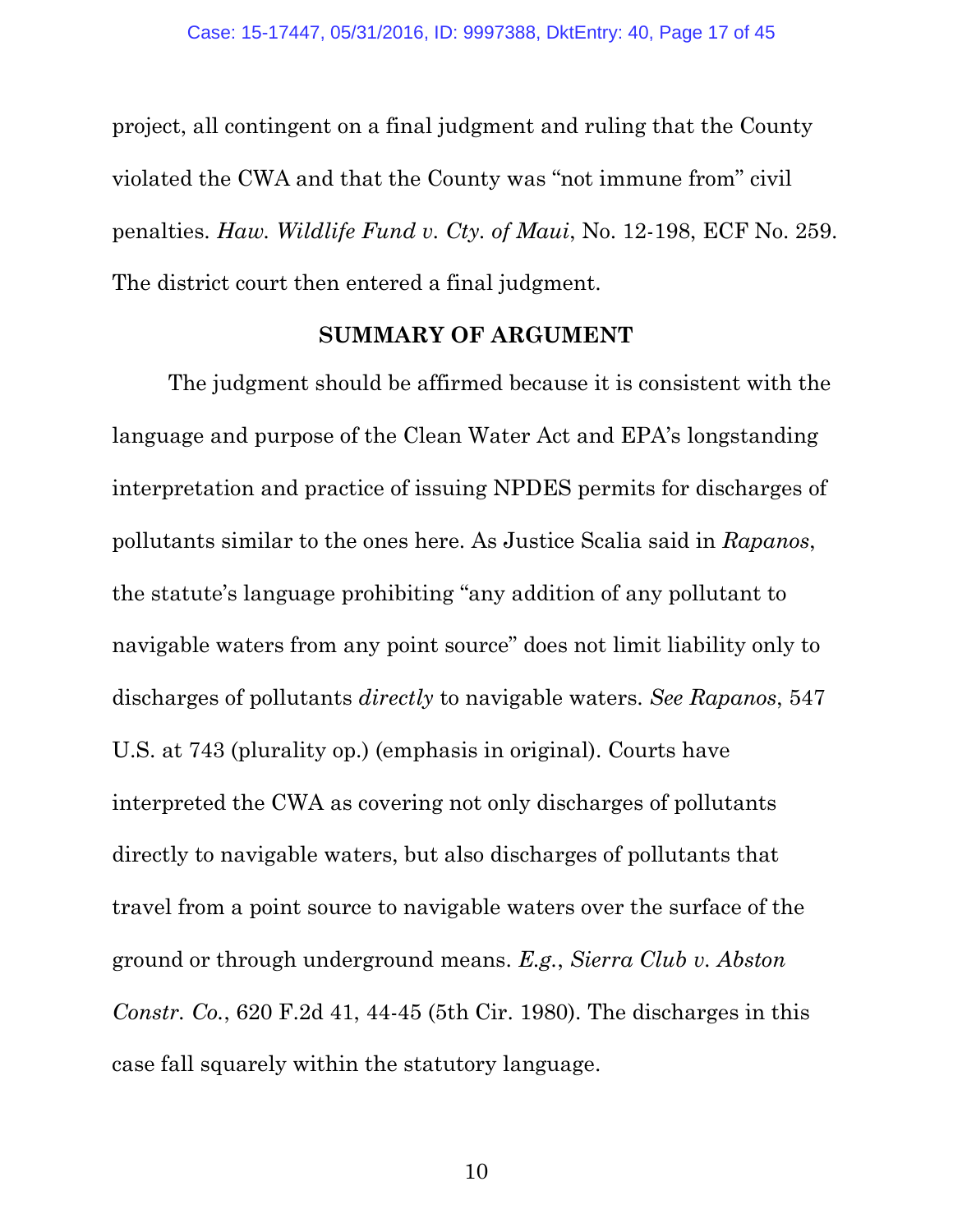In the United States' view, a NPDES permit is required here because the discharges at issue are from a point source (*i.e.*, the injection wells) to waters of the United States (*i.e.*, the Pacific Ocean's coastal waters). To be clear, the United States views groundwater as *neither* a point source *nor* a water of the United States regulated by the CWA. The United States therefore agrees with the district court's conclusion that a NPDES permit was required here, but only to the extent that the court's analysis is consistent with the above-stated principles regarding groundwater.

<span id="page-17-0"></span>The district court's conclusions accord with the CWA's purpose. Congress enacted the CWA "to restore and maintain . . . the country's waters"; and to achieve this goal, Congress created a strict-liability regime prohibiting discharges unless they are authorized under the CWA. Recognizing Congress's goals in the CWA, courts have concluded that in certain circumstances discharges of pollutants that reach navigable waters through groundwater fall squarely within the statute's terms. *E.g.*, *Idaho Rural Council v. Bosma*, 143 F. Supp. 2d 1169, 1179-80 (D. Idaho 2001).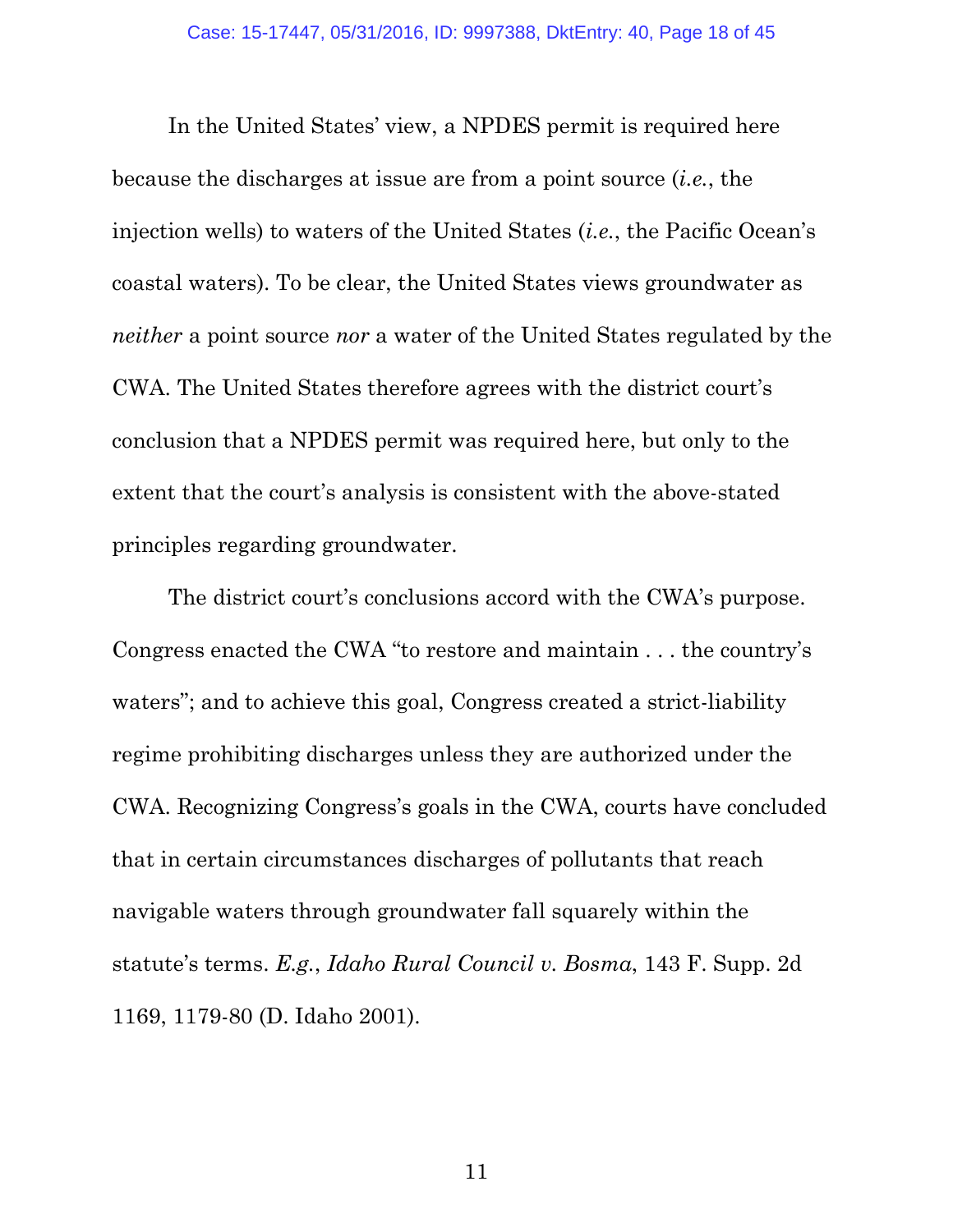<span id="page-18-0"></span>Even if Congress's intent on this issue had been ambiguous, EPA has clearly stated for decades that pollutants that move through groundwater can constitute discharges subject to the CWA, and that interpretation is entitled to *Chevron* deference. *Chevron, U.S.A., Inc. v. Nat. Res. Def. Council, Inc.*, 467 U.S. 837, 842-43 (1984). It has been EPA's longstanding position that discharges moving through groundwater to a jurisdictional surface water are subject to CWA permitting requirements if there is a "direct hydrological connection" between the groundwater and the surface water. *See* NPDES Permit Regulation and Effluent Limitations Guidelines and Standards for Concentrated Animal Feeding Operations, 66 Fed. Reg. 2960, 3017 (Jan. 12, 2001). This formulation recognizes that some hydrological connections are too circuitous and attenuated to come under the CWA. *Id.* 

<span id="page-18-1"></span>The County argues that the district court dispensed with the requirements that a discharge be "from a point source" and "to navigable water" because the effluent was discharged from a nonpoint source and because the effluent was discharged into groundwater, which is not covered by the CWA. Opening Brief (Op. Br.) at 21, 27, 30.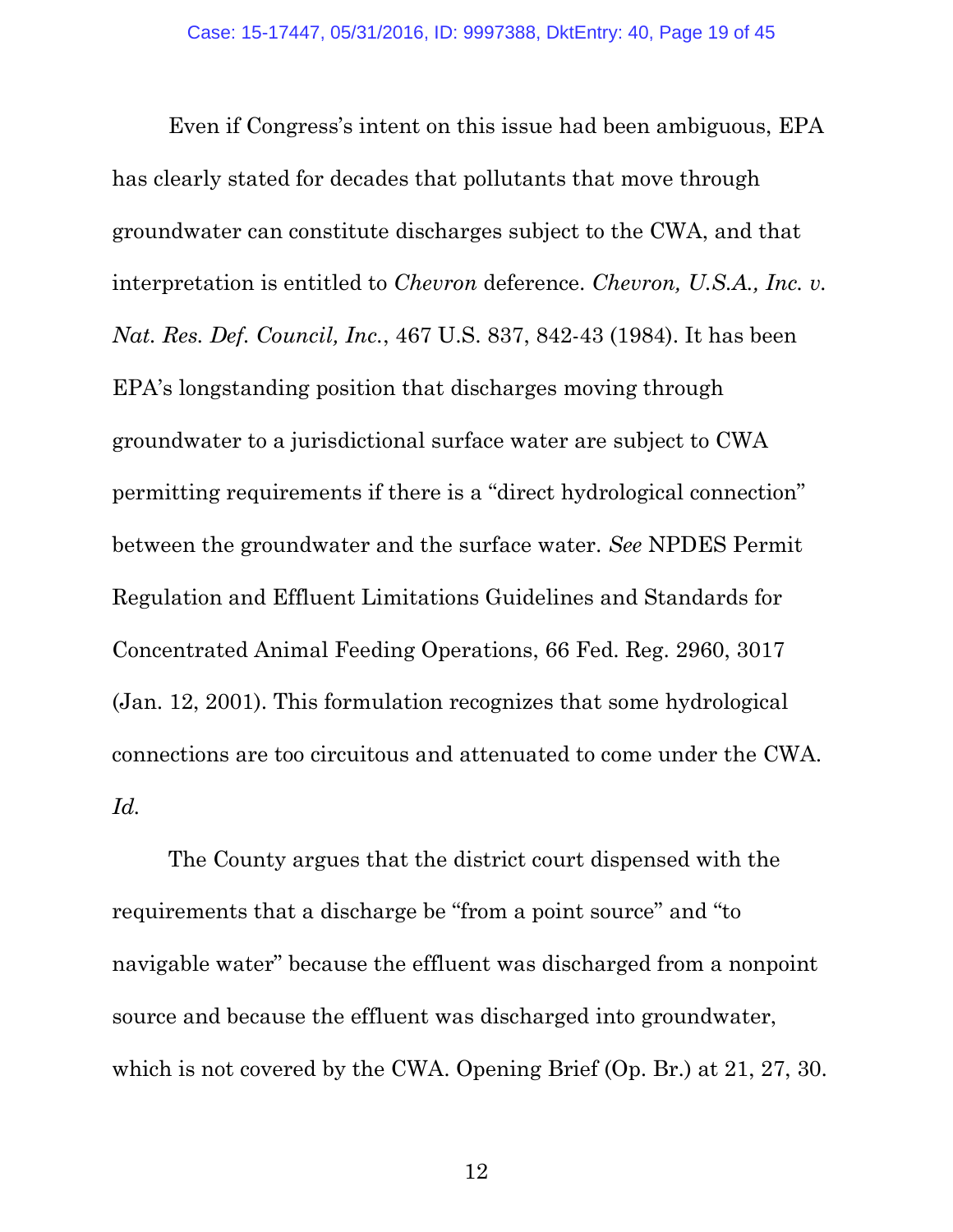This attempt to bifurcate the movement of the pollutants into two separate events is inconsistent with the statute's language and purpose. It also ignores the undisputed fact that the pollutants moved *through*  that groundwater to the ocean.

The County's argument that no civil penalty should have been imposed because the County lacked fair notice lacks merit. The County was on notice both as a general matter—through the CWA's language and EPA's statements in rulemakings—and specifically—through communications from EPA to the County. In any event, the question of fair notice goes to the amount of the civil penalty, an amount the County stipulated to, and is only one of many factors informing a civilpenalty amount.

### **ARGUMENT**

### <span id="page-19-1"></span><span id="page-19-0"></span>**I. THE DISTRICT COURT'S DECISIONS ARE CONSISTENT WITH THE LANGUAGE AND PURPOSE OF THE CWA.**

The district court's judgment holding the County liable under the CWA is consistent with the text and purpose of the statute. It is also consistent with EPA's long-held position governing when the CWA requires permits for discharges of pollutants that move to jurisdictional surface waters through groundwater with a direct hydrological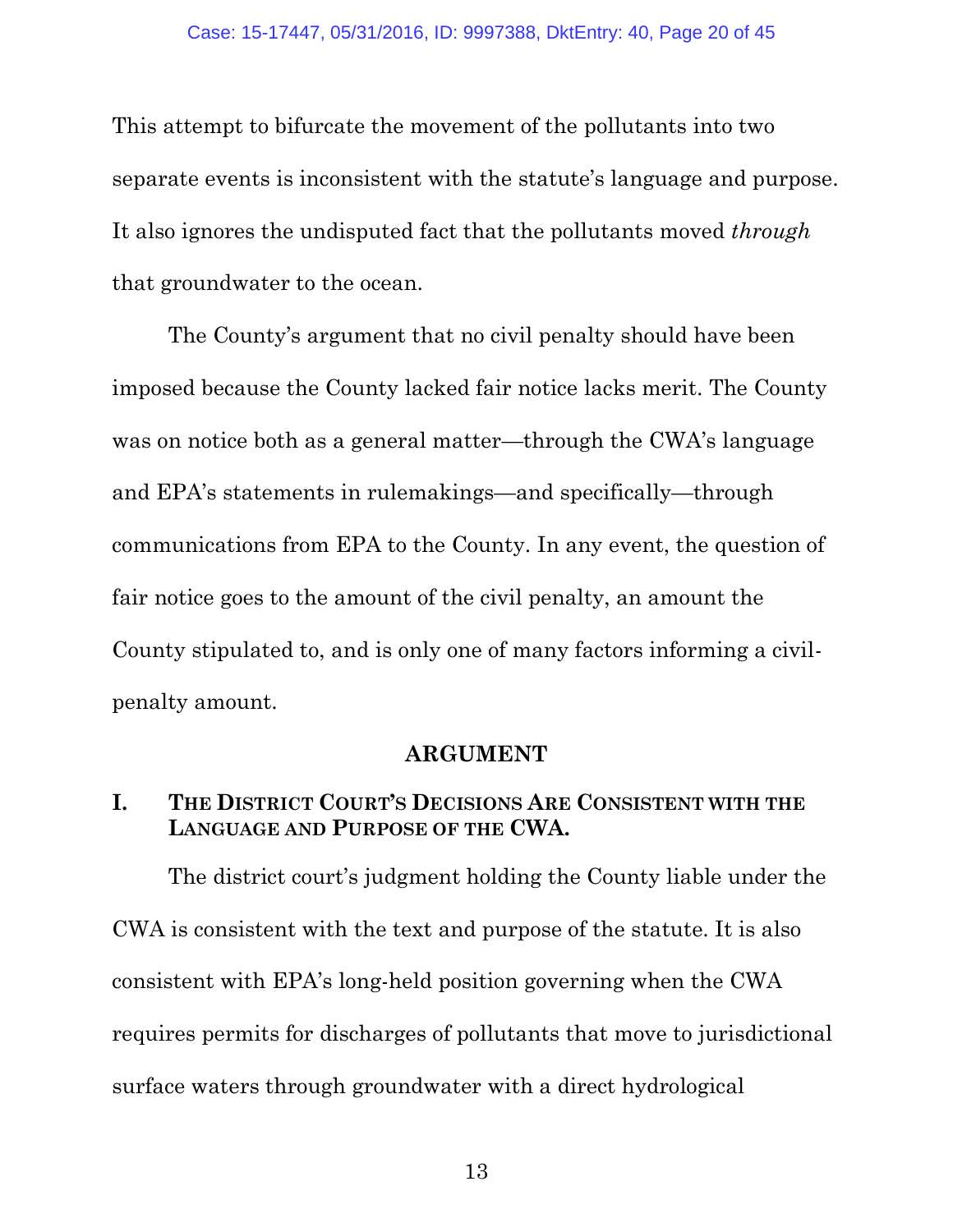connection. The County cannot recast the nature of the discharges to avoid that result.

## <span id="page-20-0"></span>**A. Discharges of Pollutants to Jurisdictional Surface Waters Through Groundwater with a Direct Hydrological Connection Properly Require CWA Permits.**

<span id="page-20-1"></span>When Congress prohibited the unpermitted "discharge of any pollutant," it defined this term broadly as "any addition of any pollutant to navigable waters from any point source." 33 U.S.C. §§ 1311, 1362(12)(A). As the County concedes, "a point source does not need to discharge directly into navigable waters to trigger NPDES permitting." Op. Br. at 27. Because Congress did not limit the term "discharges of pollutants" to only direct discharges to navigable waters, discharges through groundwater may fall within the purview of the CWA.

This reading of "discharge of a pollutant" has been applied in other similar contexts where discharges of pollutants have moved from a point source to navigable waters over the surface of the ground or by some other means. In *Sierra Club v. Abston Construction*, which addressed discharges from mining operations that traveled to navigable waters in part through surface runoff, the Fifth Circuit stated that "[g]ravity flow, resulting in a discharge into navigable body of water,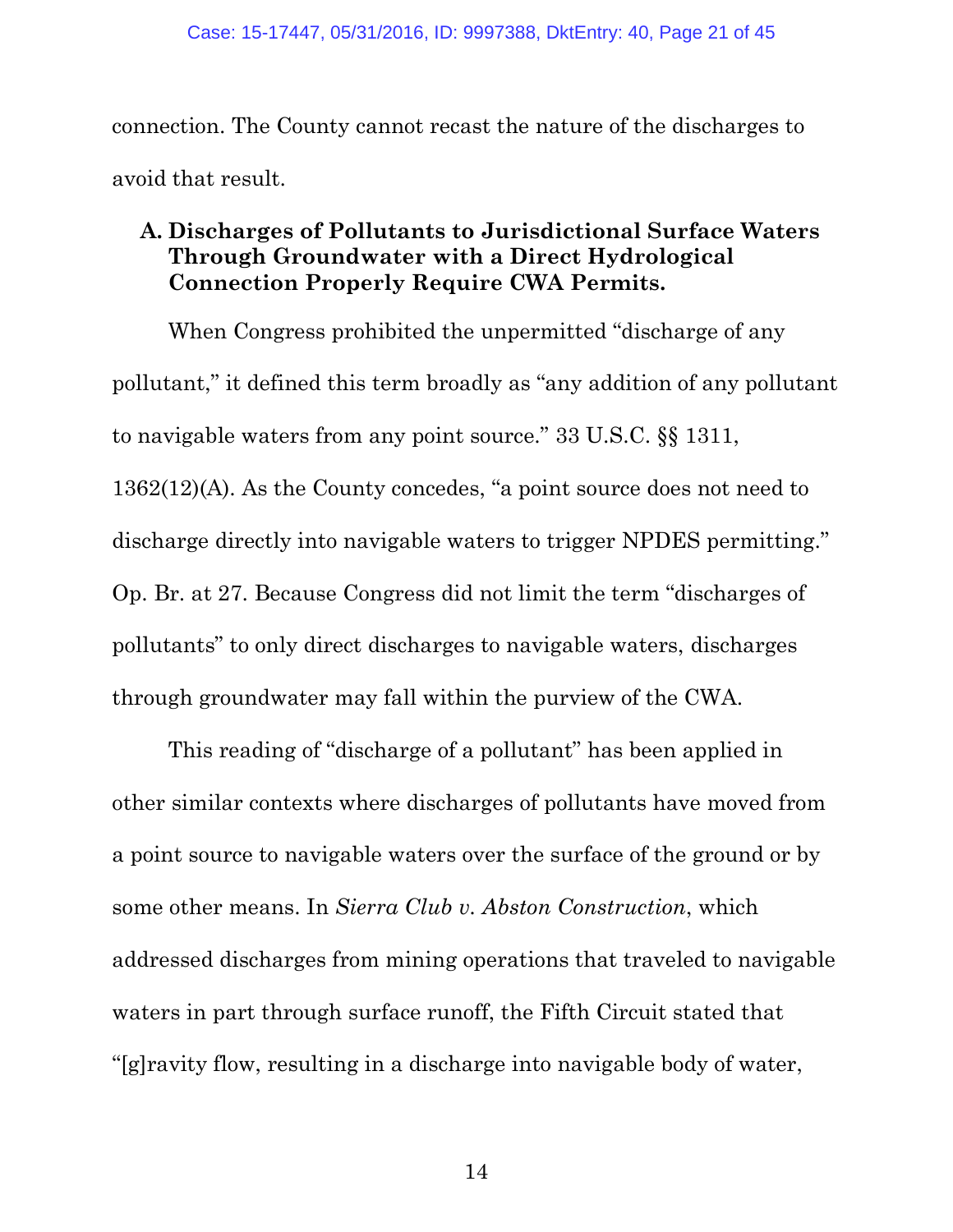<span id="page-21-3"></span><span id="page-21-0"></span>may be part of a point source discharge if the [discharger] at least initially collected and channeled the water and other materials."<sup>3</sup> 620 F.2d at 44-45; *see also Friends of Sakonnet v. Dutra*, 738 F. Supp. 623, 628, 630 (D.R.I. 1990) (defendant liable for discharge of "raw sewage [that] was running directly from the leaching field, on the surface of the ground for approximately 250 feet, into the [surface water]"); *O'Leary v. Moyer's Landfill, Inc.*, 523 F. Supp. 642, 647 (E.D. Pa. 1981) ("[T]here is no requirement that the point source need be directly adjacent to the waters it pollutes.").

<span id="page-21-2"></span><span id="page-21-1"></span>That Congress gave the term "discharge of a pollutant" a broad meaning finds support in cases where CWA liability attached for discharges from point sources that traveled through other means before reaching surface waters. *See Rapanos*, 547 U.S. at 743 (noting that courts have found violations of Section 301 "even if the pollutants discharged from a point source do not emit 'directly into' covered

<sup>3</sup> The County misconstrues the United States' position as amicus curiae in *Abston Construction*. *See* Op. Br. at 30-31. The United States took the position that discharges of pollutants that traveled indirectly from a point source to jurisdictional surface waters through surface runoff or the gravity flow of rainwater come within the scope of the CWA. Brief for the United States as *Amicus Curiae*, at 35-36, *Sierra Club v. Abston Constr. Co.*, No. 77-2530 (5th Cir. 1980).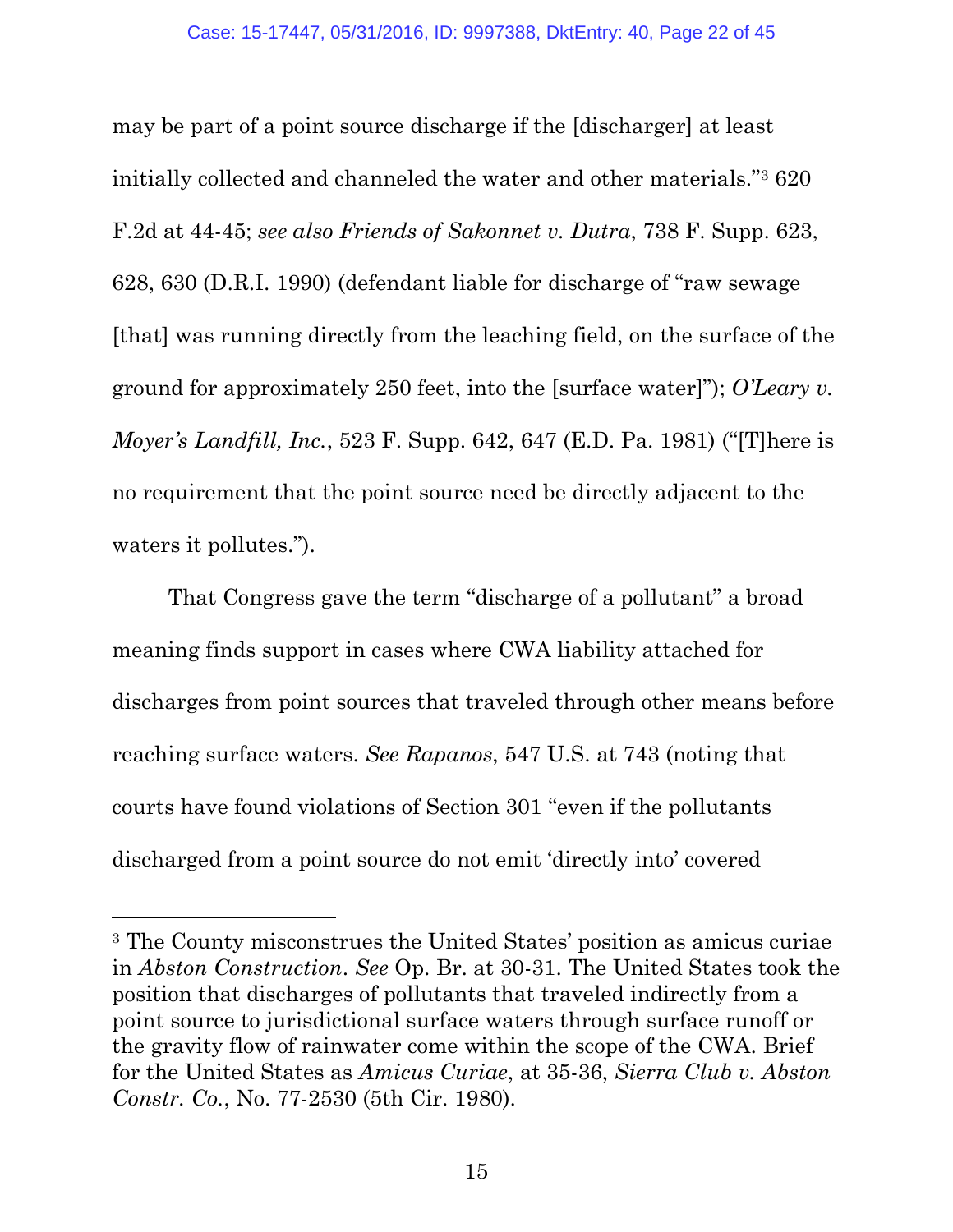waters, but pass 'through conveyances' in between") (citing *Sierra Club v. El Paso Gold Mines, Inc.*, 421 F.3d 1133, 1137 (10th Cir. 2005) (defendant could be liable for discharges conveyed from its point-source mine shaft to jurisdictional surface water through a tunnel that defendant did not own); *United States v. Velsicol Chem. Corp.*, 438 F. Supp. 945, 946-47 (W.D. Tenn. 1976) (holding that CWA covered pollutants discharged from defendant's point source to jurisdictional surface waters conveyed through a sewer system that the defendant did not own)).

<span id="page-22-0"></span>Because courts have interpreted the term "discharge of a pollutant" to cover discharges over the ground and through other means, exempting discharges through groundwater could lead to absurd results. As one court noted, "it would hardly make sense for the CWA to encompass a polluter who discharges pollutants via a pipe running from the factory directly to the riverbank, but not a polluter who dumps the same pollutants into a man-made settling basin some distance short of the river and then allows the pollutants to seep into the river via the groundwater." *N. Cal. River Watch v. Mercer Fraser Co.*, No. 04-4620, 2005 WL 2122052, at \*2 (N.D. Cal. Sept. 1, 2005).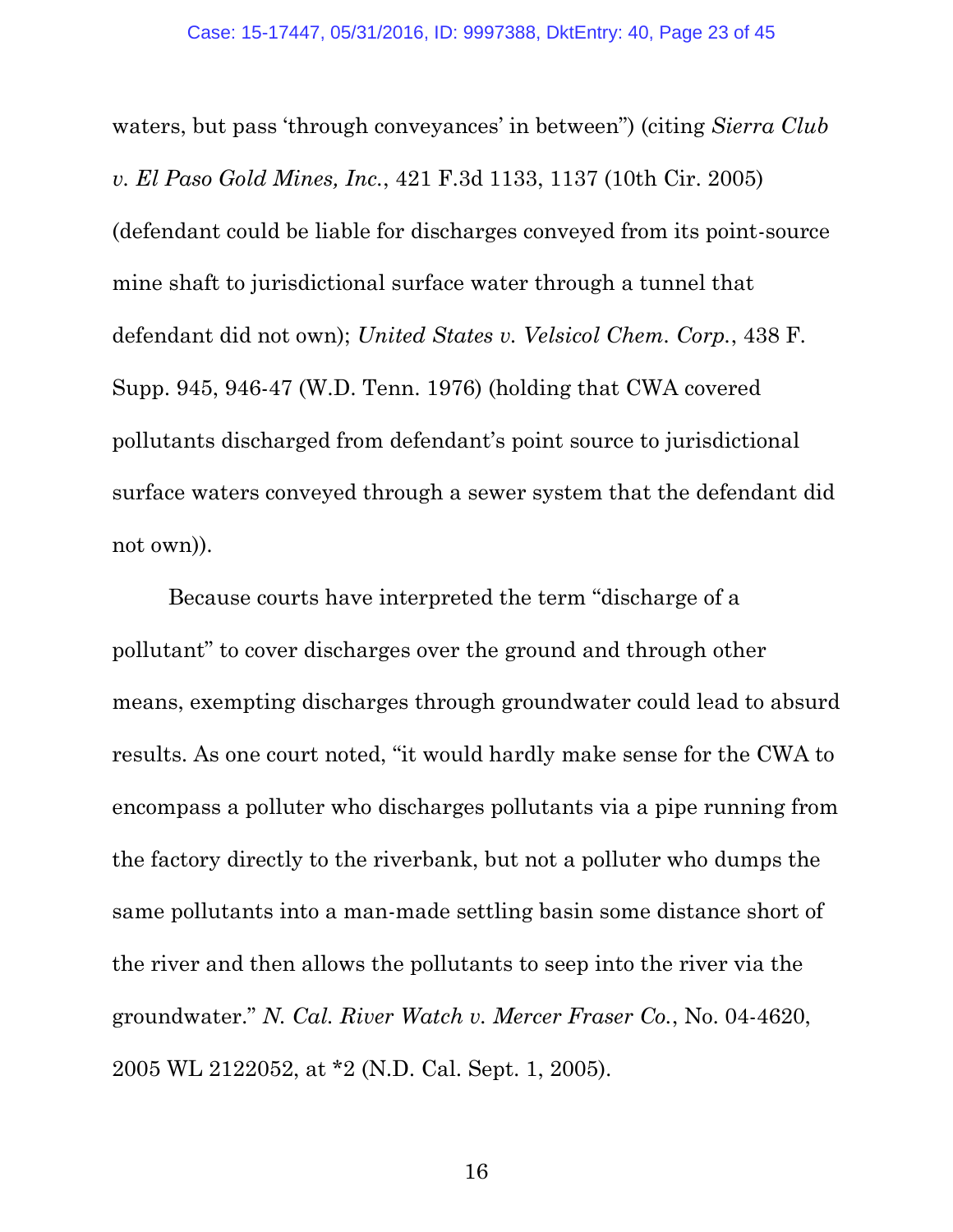<span id="page-23-0"></span>The County concedes that discharges need not be direct and that a discharge through a conveyance requires a permit. Op. Br. at 27. The County argues, however, that the conveyance itself must be a point source and that because groundwater is not a point source, the district court "impermissibly 'transform[s] a nonpoint source into a point source.'" *Id.* at 27-28, 33. The County's interpretation is flawed. Contrary to the County's argument, the district court did not eliminate the requirement that a discharge be "from a point source." All it said was that pollutants from a point source need not be emitted *directly* into covered waters. The case law does not require the means by which the pollutant discharged from a point source reaches a water of the United States to be a point source.

While the County's statement that the statutory definition of "navigable waters" does not include groundwater is accurate, Op. Br. at 21, it is beside the point. There is no dispute that groundwater itself is not a "navigable water," 80 Fed. Reg. 37,054, 37,055 (June 29, 2015), but the district court's decisions hinge on the movement of pollutants to jurisdictional surface waters through groundwater with a direct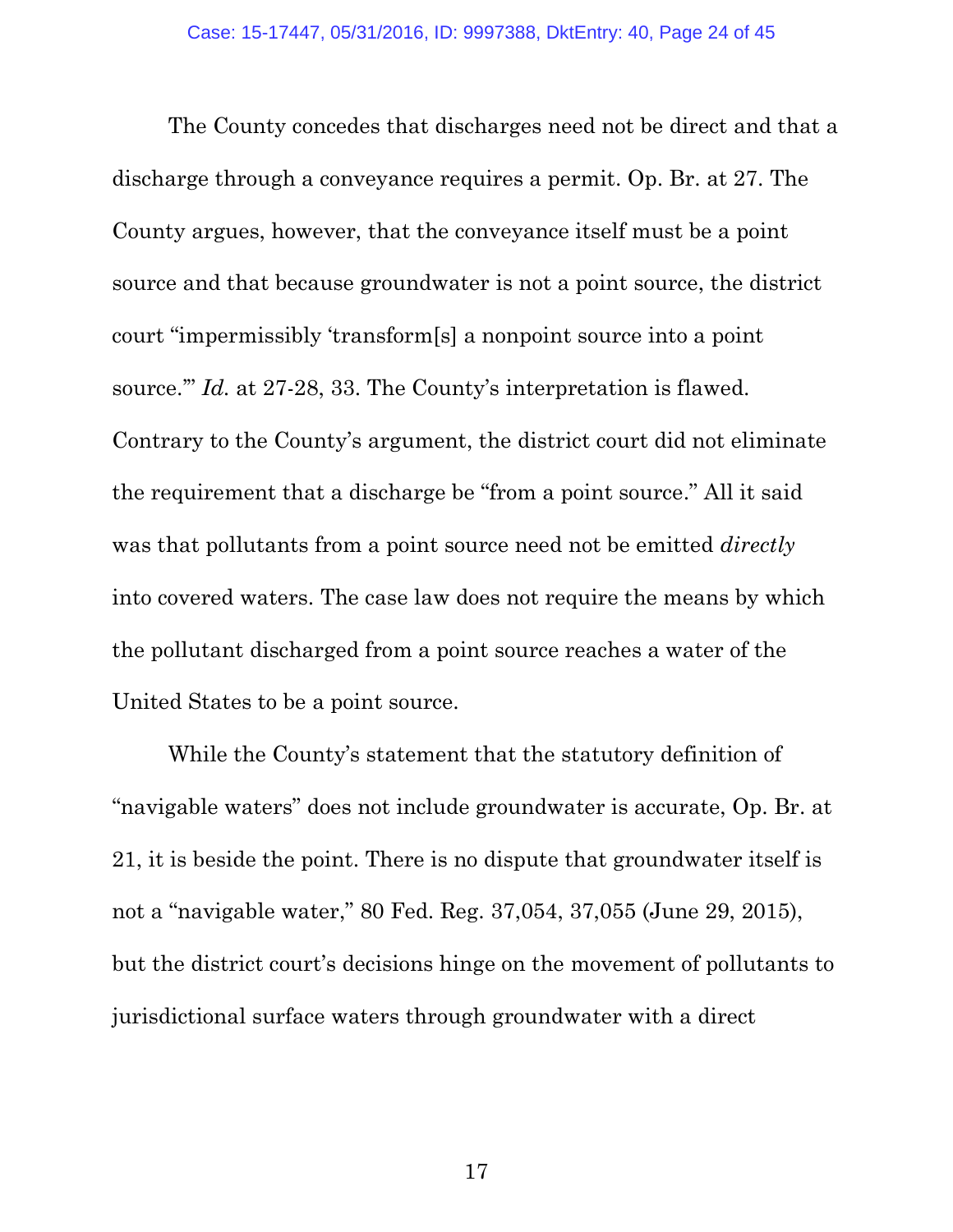hydrological connection. Such an addition of pollutants to navigable waters falls squarely within the CWA's scope.

The County relies on the treatment of groundwater in legislative history, Op. Br. at 21-23, but this "only supports the unremarkable" proposition with which all courts agree—that the CWA does not regulate 'isolated/nontributary groundwater' which has no [effect] on surface water." *Bosma*, 143 F. Supp. 2d at 1180. It does not undermine the conclusion that discharges of pollutants through groundwater to jurisdictional surface waters are subject to the NPDES program.

<span id="page-24-4"></span><span id="page-24-3"></span><span id="page-24-2"></span><span id="page-24-1"></span><span id="page-24-0"></span>The County contends that case law does not support the district court's interpretation, Op. Br. at 35-37, but this argument largely ignores the majority of the courts that have addressed this issue and concluded that discharges that move from a point source to jurisdictional surface waters via groundwater with a hydrological connection are subject to regulation under the CWA. *See, e.g.*, *Sierra Club v. Va. Elec. & Power Co.*, No. 15-112, 2015 WL 6830301 (E.D. Va. Nov. 6, 2015); *Yadkin Riverkeeper v. Duke Energy Carolinas, LLC*, No. 14-753, 2015 WL 6157706 (M.D.N.C. Oct. 20, 2015); *S.F. Herring Ass'n v. Pac. Gas & Elec. Co.*, 81 F. Supp. 3d 847 (N.D. Cal. 2015); *Hernandez*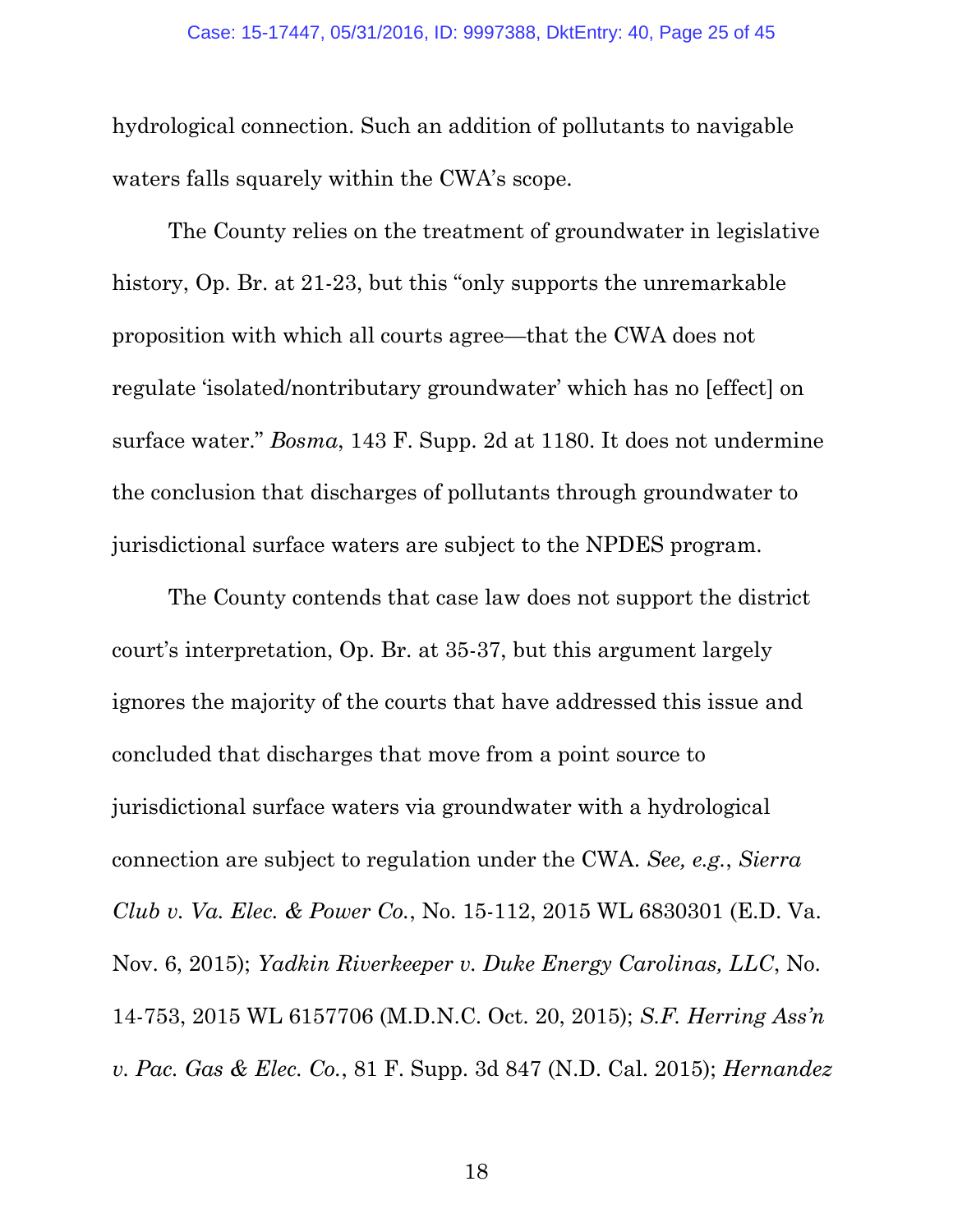<span id="page-25-1"></span>*v. Esso Std. Oil Co.*, 599 F. Supp. 2d 175 (D.P.R. 2009); *Nw. Envtl. Def. Ctr. v. Grabhorn*, No. 08-548, 2009 WL 3672895 (D. Or. Oct. 30, 2009); *Mercer Fraser*, 2005 WL 2122052; *Bosma*, 143 F. Supp. 2d 1169.

<span id="page-25-0"></span>The County's reliance on other case law (Op. Br. at 35-36) is unavailing for three reasons. *First*, none of the cases are controlling precedent. *Second*, most of these decisions are inapposite because they do not address the issue of discharges of pollutants that move through groundwater to jurisdictional surface waters. In *Village of Oconomowoc Lake v. Dayton Hudson, Corp.*, the court examined whether groundwater itself was a navigable water, *i.e.*, a water within the meaning of the CWA. 24 F.3d 962, 965 (7th Cir. 1994). That is distinct from whether a CWA permit is required when pollutants travel to jurisdictional surface waters through groundwater with a direct hydrological connection.

<span id="page-25-3"></span><span id="page-25-2"></span>*Third*, these cases do not foreclose application of the CWA where a direct hydrological connection to jurisdictional surface waters can be found. In *Rice v. Harken Exploration Co.*, the court concluded that a discharge of oil that might reach navigable waters by gradual, natural seepage was not the equivalent of a discharge to navigable waters. 250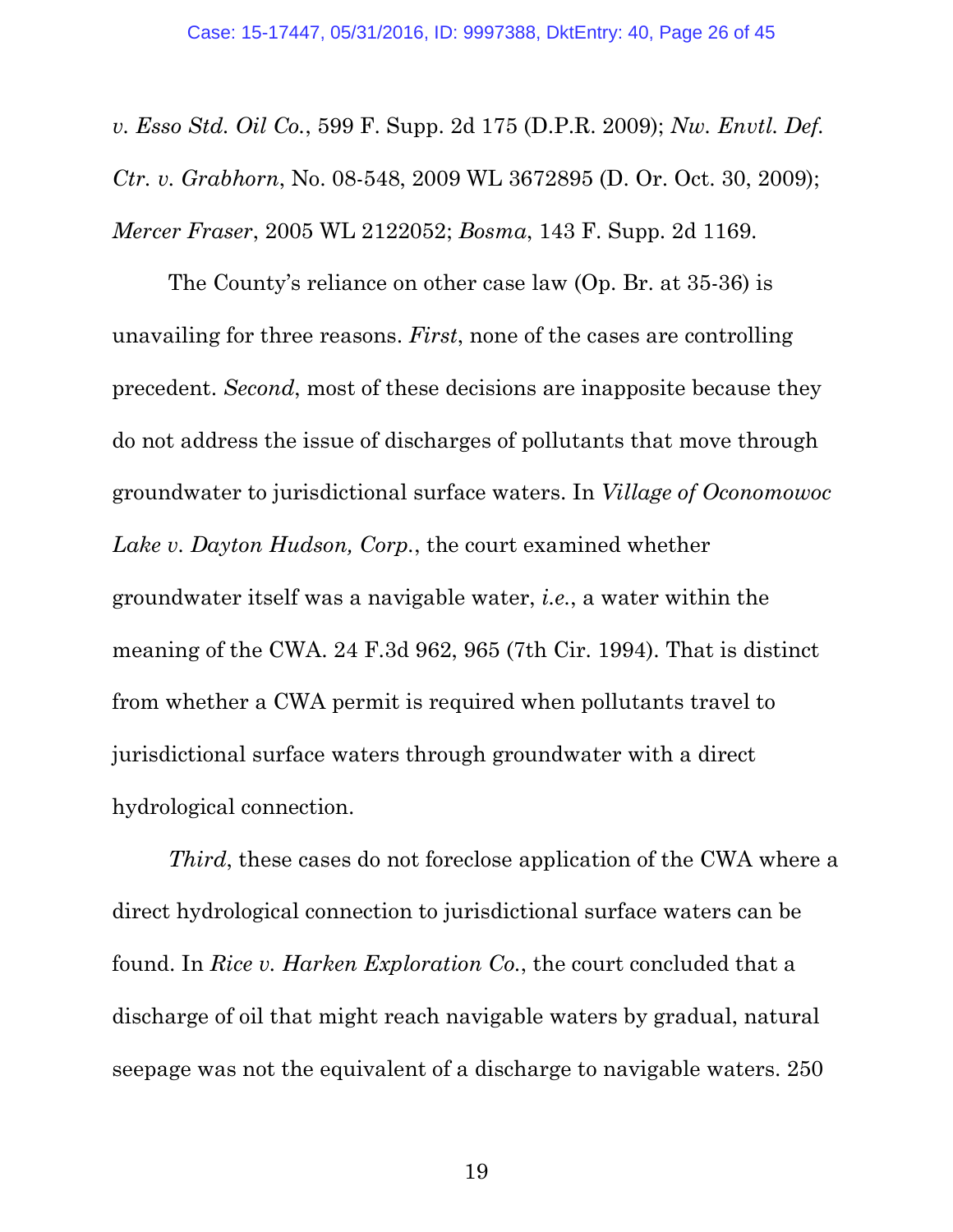F.3d 264, 271 (5th Cir. 2001). The court suggested, however, that it would be open to finding a discharge had occurred through groundwater when it underscored the plaintiffs' failure to provide any "evidence of a close, direct and proximate link between [the defendant's] discharges of oil and any resulting actual, identifiable oil contamination of a particular body of natural surface water." *Id.* at 272.

# <span id="page-26-1"></span><span id="page-26-0"></span>**B. The District Court's Decisions Give Full Effect to Congress's Intent to Restore and Maintain the Nation's Waters.**

<span id="page-26-2"></span>Congress's purpose in enacting the CWA—to "restore and maintain the chemical, physical, and biological integrity of the Nation's waters"—embraced a "broad, systemic view . . . of water quality." *United States v. Riverside Bayview Homes, Inc.*, 474 U.S. 121, 132 (1985). The County attempts to minimalize that goal. Adopting the County's theory would allow dischargers to avoid responsibility simply by discharging pollutants from a point source into jurisdictional surface waters through any means that was not direct.

Courts have viewed the CWA's broad purpose of protecting the quality of navigable waters as a clear congressional signal that "any pollutant which enters such waters, whether directly or through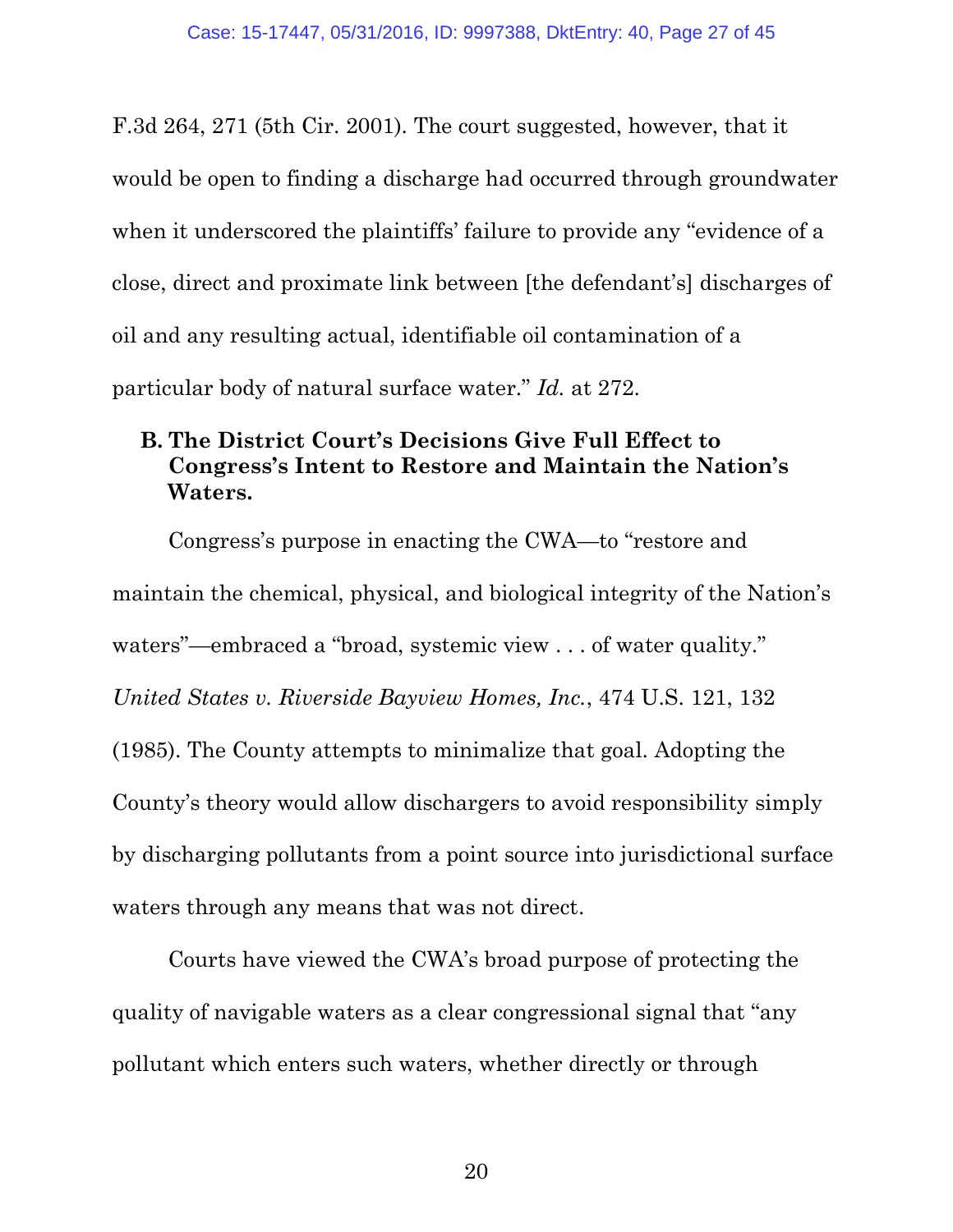<span id="page-27-1"></span>groundwater, is subject to regulation by NPDES permit." *Wash. Wilderness Coal. v. Hecla Mining Co.*, 870 F. Supp. 983, 990 (E.D. Wash. 1994). "Stated even more simply, whether pollution is introduced by a visible, above-ground conduit or enters the surface water through the aquifer matters little to the fish, waterfowl, and recreational users which are affected by the degradation to our nation's rivers and streams." *Bosma*, 143 F. Supp. 2d at 1179-80.

<span id="page-27-0"></span>The state's authority to protect groundwater is in no way impaired by subjecting point sources to NPDES-permit requirements to protect surface waters. Thus, the County's argument that it should not be liable here because "preservation of states' authority over the regulation of groundwater" is a "co-equal" goal of the CWA misses the mark. Op. Br. at 34-35. This emphatically is not a case about the regulation of groundwater. Instead it is about the regulation of discharges of pollutants to waters of the United States. To the extent the County's argument relies on the regulatory scheme governing disposal into wells, Op. Br. at 24-27, that is flawed because the regulation of wells under the Safe Drinking Water Act's (SDWA) Underground Injection Control (UIC) program does not preclude or displace regulation under the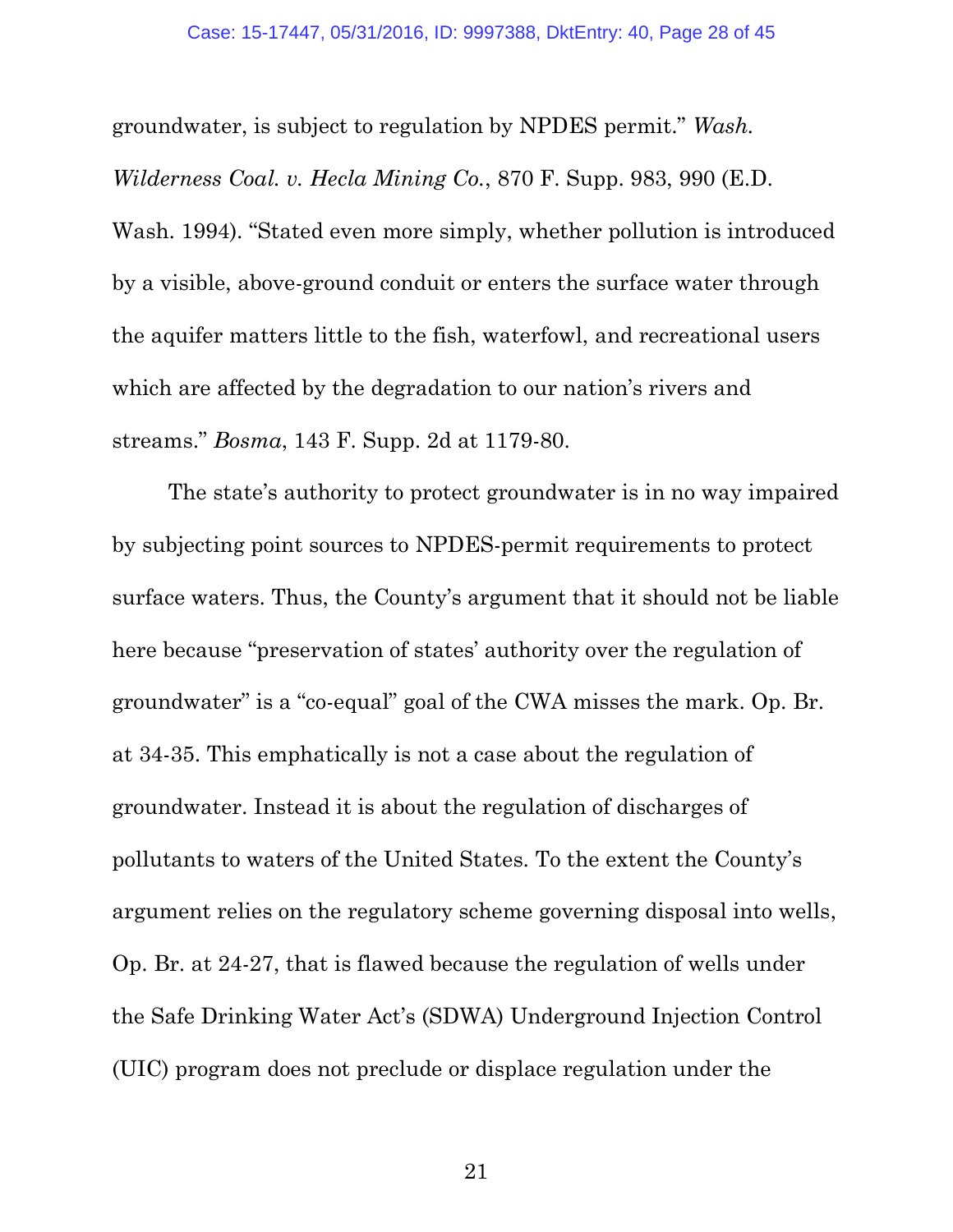<span id="page-28-2"></span>CWA's NPDES program. <sup>4</sup> *See Hudson R. Fishermen's Ass'n v. City of New York*, 751 F. Supp. 1088, 1100 (S.D.N.Y. 1990), *aff'd*, 940 F.2d 649 (2d Cir. 1991) (objectives of the CWA and the SDWA are not "mutually exclusive"); *see also Bath Petrol. Storage, Inc. v. Sovas*, 309 F. Supp. 2d 357, 369 (N.D.N.Y. 2004).

## <span id="page-28-1"></span><span id="page-28-0"></span>**C. The District Court's Finding of Liability Is Consistent with EPA's Longstanding Position.**

EPA's longstanding position has been that point-source discharges of pollutants moving through groundwater to a jurisdictional surface water are subject to CWA permitting requirements if there is a "direct hydrological connection" between the groundwater and the surface water. EPA has repeatedly articulated this view in multiple rulemaking preambles. In 1990, EPA stated that "this rulemaking only addresses discharges to water of the United States, consequently discharges to ground waters are not covered by this rulemaking (unless there is a

<sup>4</sup> The County misconstrues EPA's position in *Inland Steel v. EPA*, 901 F.2d 1419 (7th Cir. 1990). EPA argued that not all disposals into injection wells are discharges of pollutants under the CWA, and that the connection between the wells and navigable waters in that case was too attenuated to bring the discharges under the purview of the CWA. Id. at 1422-23. That position (embraced by the Seventh Circuit) does not mean that "injection into wells is not a discharge of pollutants requiring a NPDES permit." Op. Br. at 27.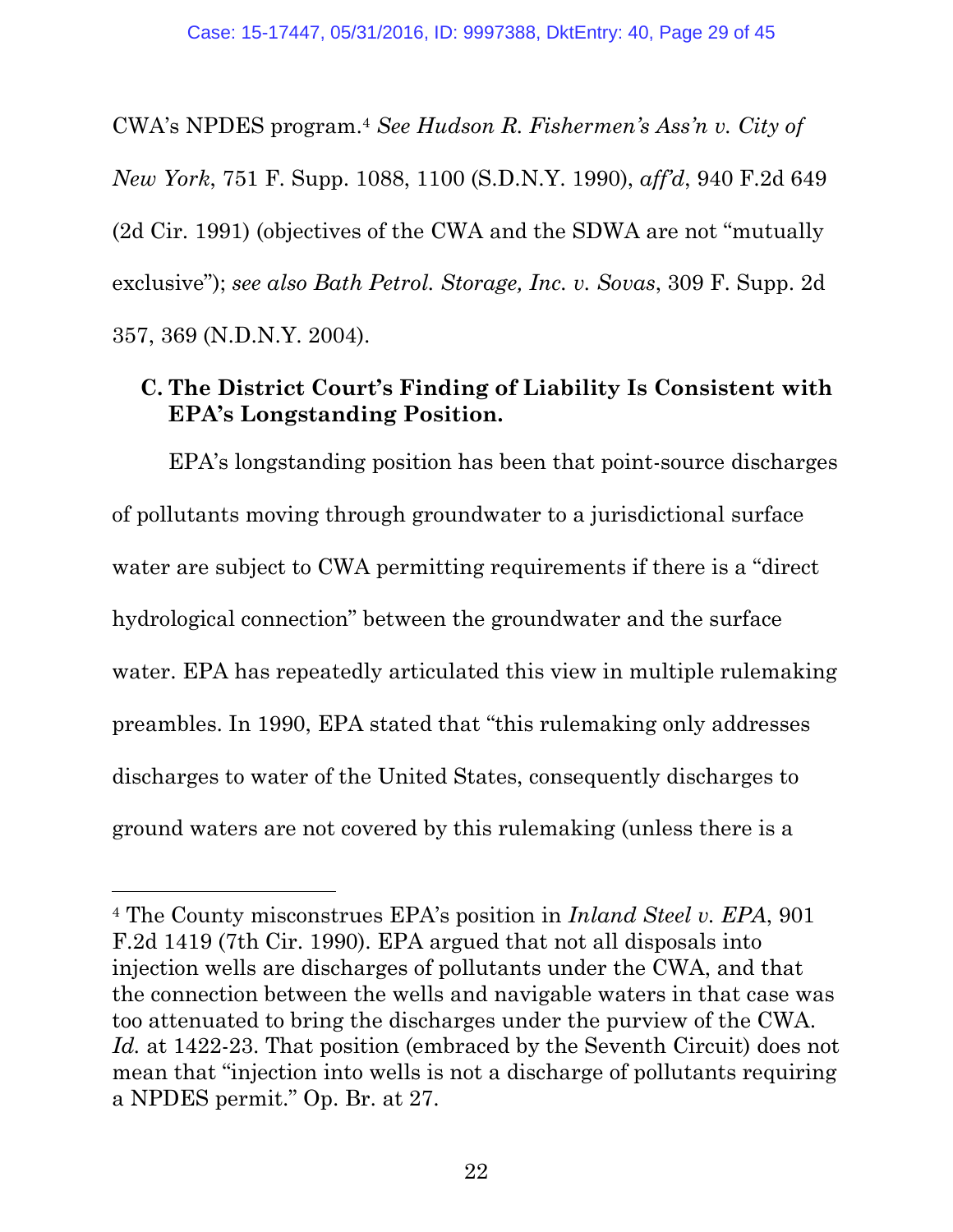hydrological connection between the ground water and a nearby surface water body)." NPDES Permit Application Regulations for Storm Water Discharges, 55 Fed. Reg. 47,990, 47,997 (Dec. 2, 1990).

<span id="page-29-0"></span>And in the preamble to its final rule addressing water quality standards on Indian lands, EPA stated:

[T]he Act requires NPDES permits for discharges to groundwater where there is a direct hydrological connection between groundwaters and surface waters. In these situations, the affected groundwaters are not considered "waters of the United States" but discharges to them are regulated because such discharges are effectively discharges to the directly connected surface waters.

<span id="page-29-1"></span>56 Fed. Reg. at 64,982.

In 2001, EPA reiterated its position: "As a legal and factual matter, EPA has made a determination that, in general, collected or channeled pollutants conveyed to surface waters via ground water can constitute a discharge subject to the Clean Water Act." 66 Fed. Reg. at 3017. EPA recognized that the determination was "a factual inquiry, like all point source determinations," adding:

<span id="page-29-2"></span>The time and distance by which a point source discharge is connected to surface waters via hydrologically connected surface waters will be affected by many site specific factors, such as geology, flow, and slope. Therefore, EPA is not proposing to establish any specific criteria beyond confining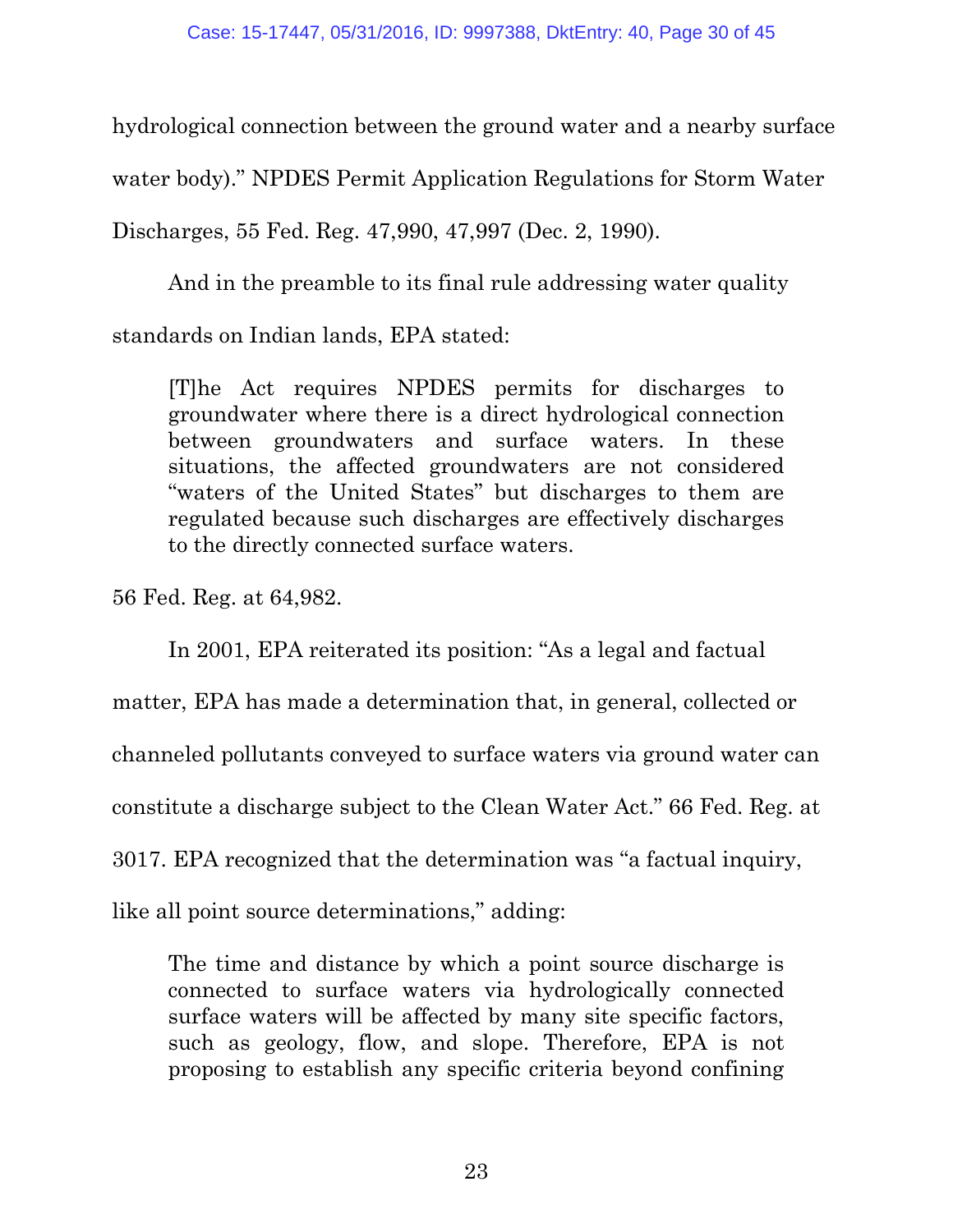the scope of the regulation to discharges to surface water via a "direct" hydrological connection.

<span id="page-30-1"></span>*Id.* A general hydrological connection between all groundwater and surface waters is insufficient; there must be evidence showing a direct hydrological connection between specific groundwater and specific surface waters. *Id.*

To the extent there is statutory ambiguity about whether the CWA applies to discharges to jurisdictional surface waters through groundwater, EPA's interpretation is entitled to *Chevron* deference. *Chevron,* 467 U.S. at 842-43.

<span id="page-30-0"></span>The County's contention that the direct-hydrological-connection standard is at odds with EPA's recently-stated position on whether groundwater is a jurisdictional water misinterprets EPA's statements. Op. Br. at 38-39. The Clean Water Rule, which was promulgated in June 2015 (and stayed by the Sixth Circuit pending further order of the court, *see In re EPA & Dep't of Def. Final Rule*, 803 F.3d 804, 809 (6th Cir. 2015)), expressly excludes groundwater from the definition of "waters of the United States." 80 Fed. Reg. 37,054. But, as EPA clarified, the fact that groundwater itself is not jurisdictional under the CWA does not mean that pollutants that reach waters of the United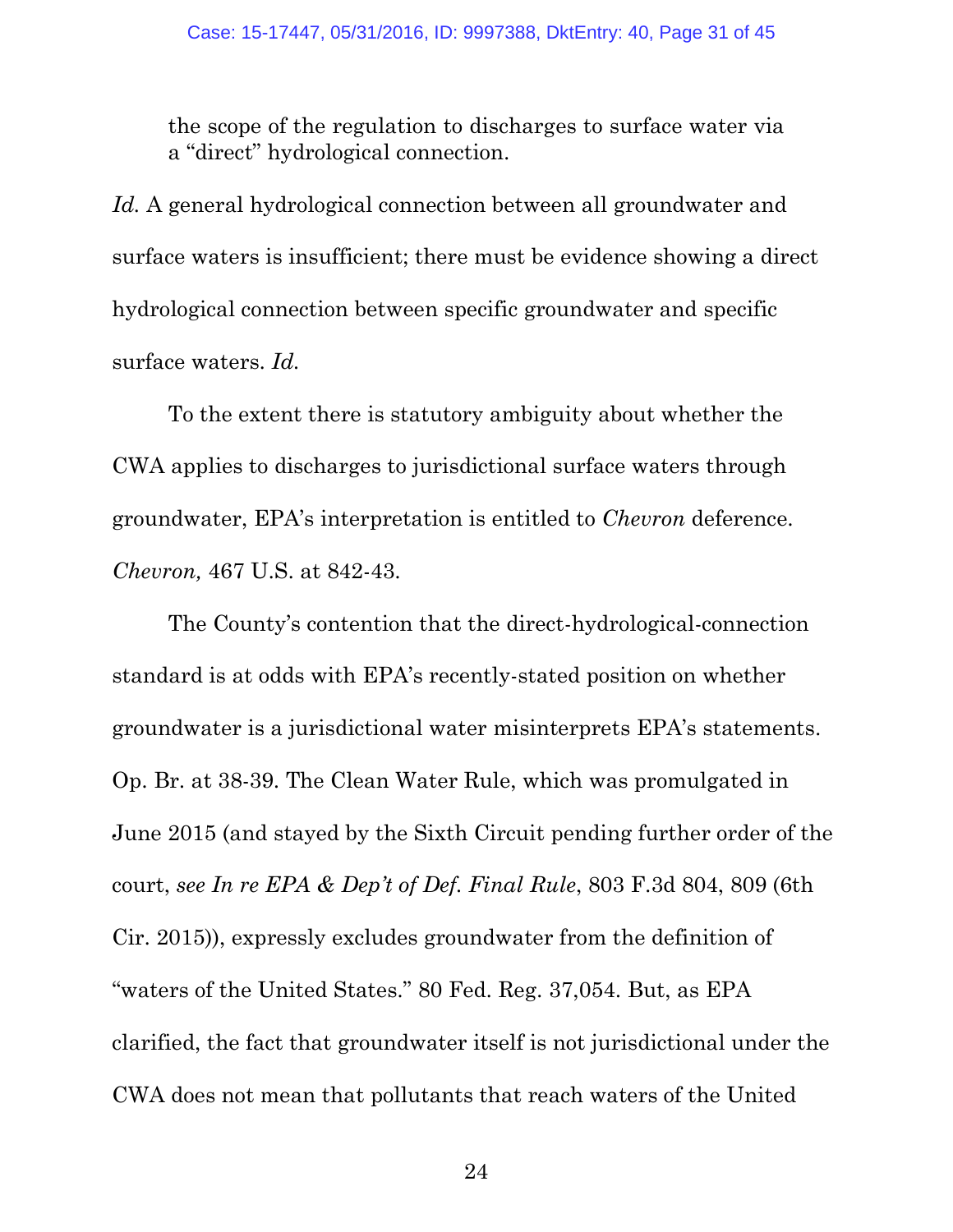States through groundwater do not require CWA permits. "EPA agrees that the agency has a longstanding and consistent interpretation that the Clean Water Act may cover discharges of pollutants from point sources to surface water that occur via ground water that has a direct hydrologic connection to the surface water. Nothing in this rule changes or affects that longstanding interpretation, including the exclusion of groundwater from the definition of 'waters of the United States.'" *See*  EPA, *Response to Comments – Topic 10 Legal Analysis* (June 30, 2015); available at [http://www.epa.gov/cleanwaterrule/response-comments](http://www.epa.gov/cleanwaterrule/response-comments-clean-water-rule-definition-waters-united-states)[clean-water-rule-definition-waters-united-states.](http://www.epa.gov/cleanwaterrule/response-comments-clean-water-rule-definition-waters-united-states) The County erroneously attempts to conflate the jurisdictional exclusion of groundwater with the role that groundwater can play as the pathway through which pollutants from a point source reach jurisdictional surface waters.<sup>5</sup>

<sup>5</sup> The district court stated that if the proposed Clean Water Rule was finalized, it "would likely mean that the groundwater under the [facility] could not itself be considered 'waters of the United States'" and that this would affect whether Plaintiffs could also prevail under *Healdsburg*. *Hawaii I*, 24 F. Supp. 3d at 1001. But the court erred in attempting to apply *Healdsburg* because the jurisdictional status of groundwater itself is irrelevant to whether discharges that move through groundwater to jurisdictional waters require NPDES permits.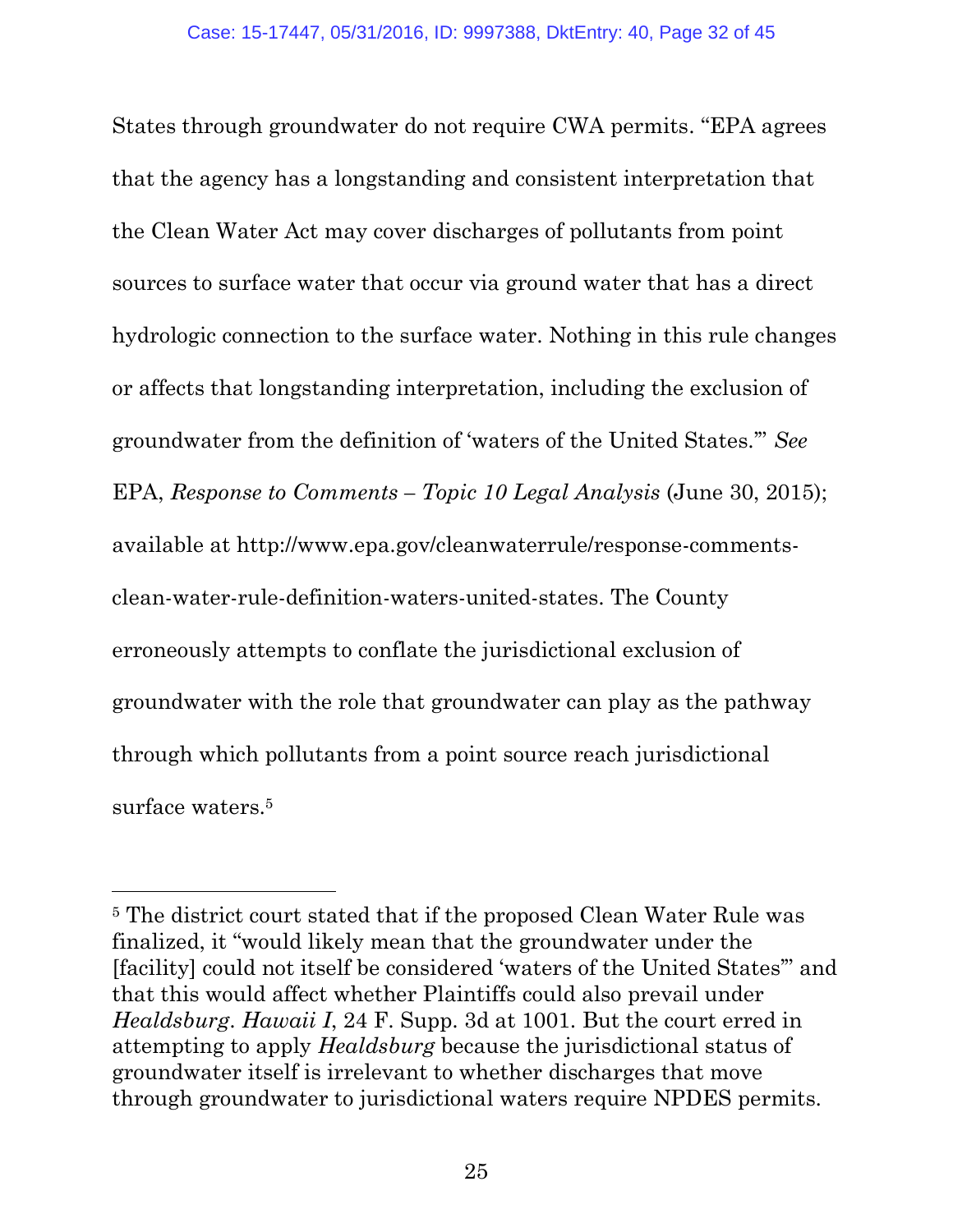# <span id="page-32-0"></span>**II. THE COUNTY IS LIABLE FOR UNPERMITTED DISCHARGES DUE TO THE "DIRECT HYDROLOGICAL CONNECTION" BETWEEN THE GROUNDWATER AND THE OCEAN.**

<span id="page-32-1"></span>Discharges of pollutants from a point source that move through groundwater are subject to CWA permitting requirements if there is a direct hydrological connection between the groundwater and a jurisdictional surface water.<sup>6</sup> Ascertaining whether there is a direct hydrological connection is a fact-specific determination. 66 Fed. Reg. at 3017. To qualify as "direct," a pollutant must be able to proceed from the point of injection to the surface water without significant interruption. Relevant evidence includes the time it takes for a pollutant to move to surface waters, the distance it travels, and its traceability to the point source. These factors will be affected by the type of pollutant, geology, direction of groundwater flow, and evidence that the pollutant can or does reach jurisdictional surface waters. *Id.*

Here, the district court correctly held that the County discharged pollutants to the ocean through groundwater. In *Hawaii I*, the court

l

<sup>6</sup> Some courts refer to a "hydrological connection." The more accurate formulation, however, is a "direct hydrological connection," which recognizes that some connections are too circuitous and attenuated to be under the CWA's purview.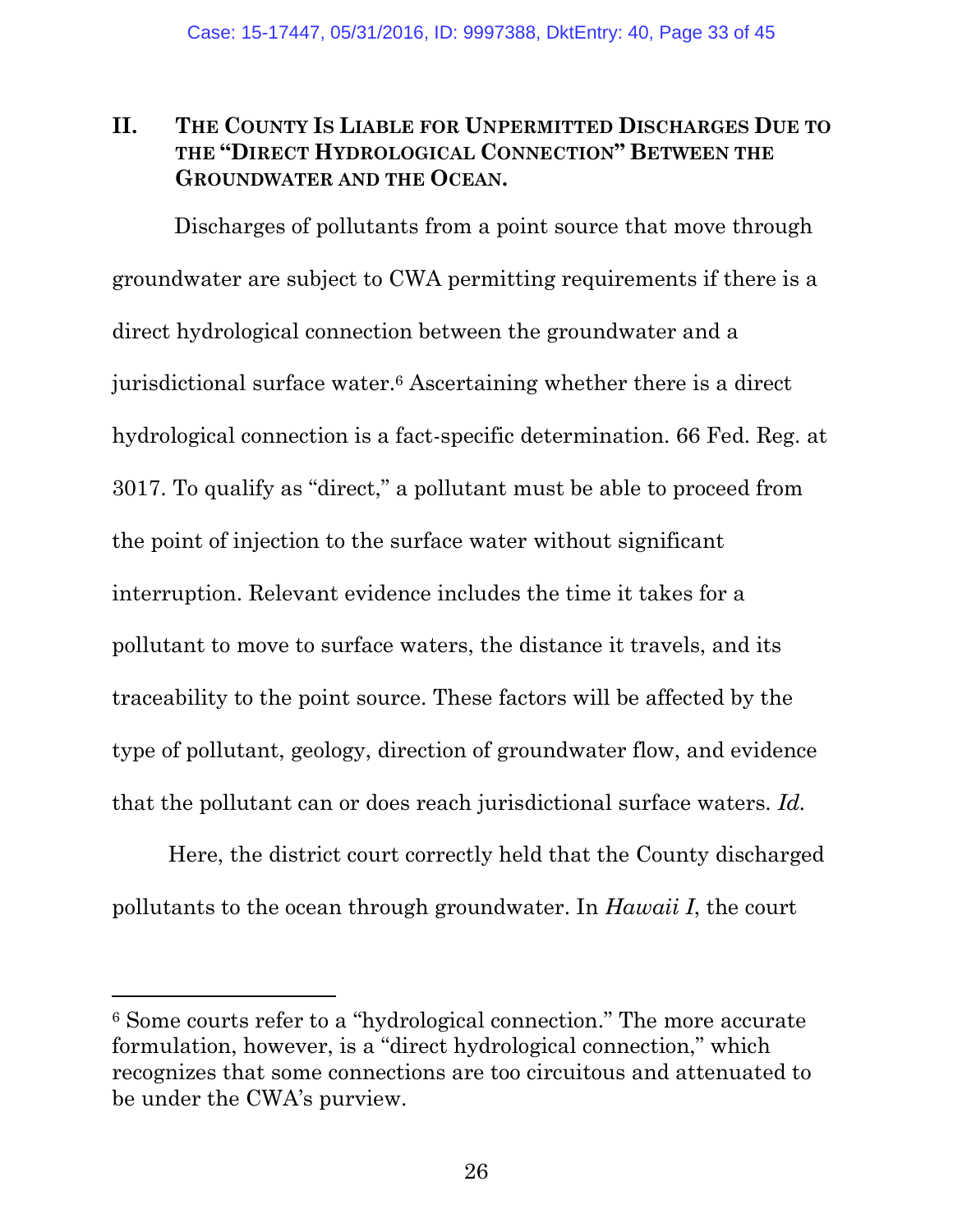determined that a direct hydrological connection exists between the groundwater and the ocean. The tracer-dye study clearly established that the discharges moved from wells 3 and 4 to the ocean in relatively short order. <sup>7</sup> *Hawaii I*, 24 F. Supp. 3d at 984. The study concluded that after 84 days, the dye began to appear along the North Kaanapali Beach, half a mile from the facility. *Id.* The tracer-dye study also estimated that 64% of the treated effluent from wells 3 and 4 followed this route to the ocean. *Id*.

Although the court's ultimate conclusion was correct, the court's alternative explanation for the County's liability under the "significant nexus" standard from *Rapanos* and *Healdsburg* was erroneous. *Hawaii I*, 24 F. Supp. 3d at 1004. *Rapanos* and *Healdsburg* applied the "significant nexus" standard in determining whether the receiving waters were "waters of the United States." In contrast, here, there is no dispute that the Pacific Ocean (the receiving water in this case), as a "territorial sea," is a "navigable water" under the CWA. This Court

l

<sup>7</sup> Although this tracer-dye study simplified the analysis, such studies are not the only means of demonstrating a direct hydrological connection. It also is not necessary to trace the exact pathway that the pollutants take to establish that a direct hydrological connection exists.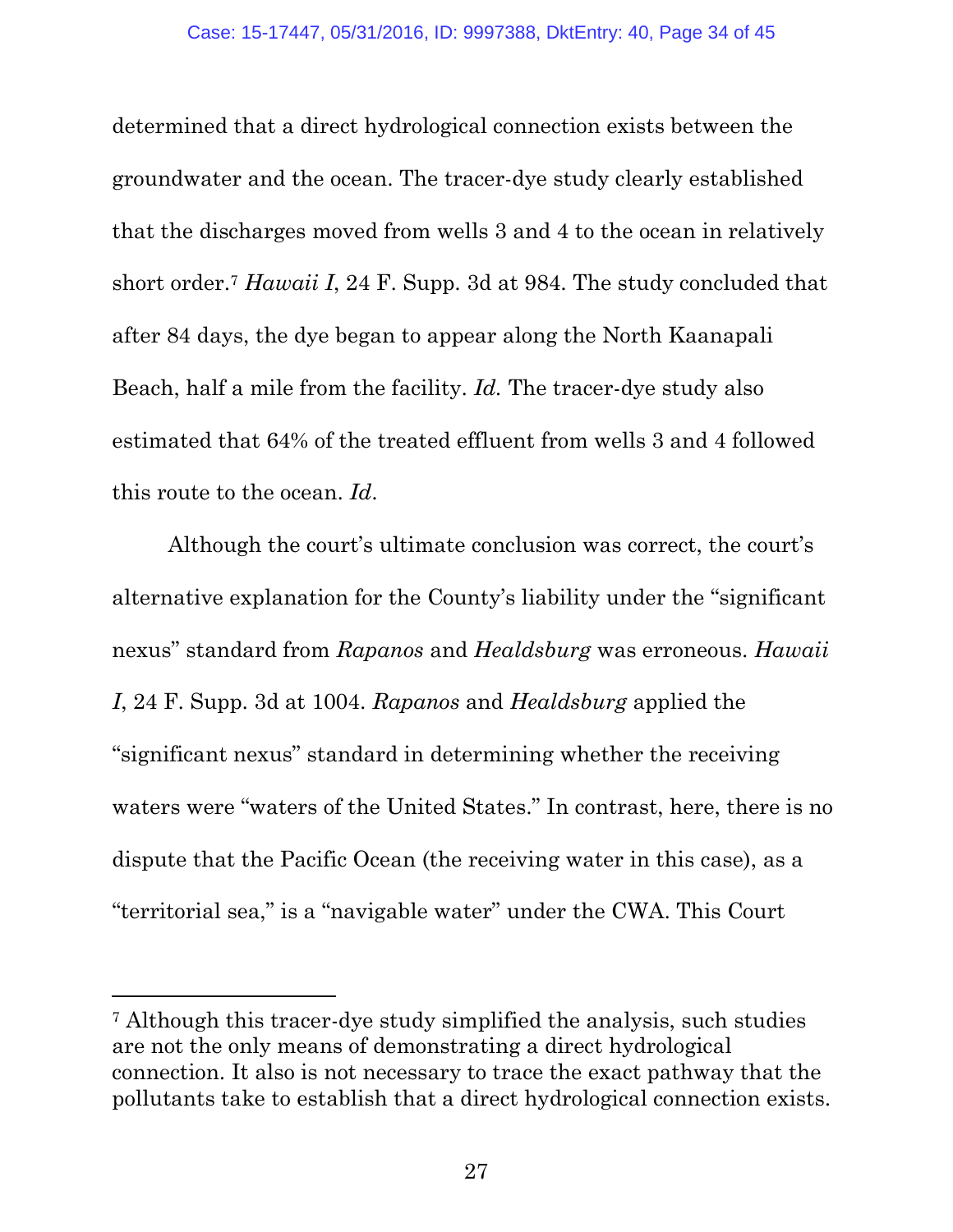should clarify that the "significant nexus" standard has no relevance here.

In *Hawaii II*, the district court correctly held the County discharged pollutants from wells 1 and 2 to the ocean through groundwater. But the court's opinion did not go into great detail about the movement through groundwater because the County "expressly conced[ed] that pollutants introduced by the County into wells 1 and 2 were making their way to the ocean" and "acknowledge[d] that there is a hydrogeologic connection between wells 1 and 2 and the ocean." *Hawaii II*, 2015 WL 328227, at \*2.

There was additional evidence that a direct hydrological connection existed between wells 1 and 2 and the Pacific Ocean. *First*, the tracer-dye study models indicated that in some circumstances treated effluent from well 2 would move along flowpaths that were similar to those traveled by the dye injected into wells 3 and 4 and would emerge at the same submarine springs. SER 237, 240, 243. Because wells 3 and 4 are located between the springs and well 2, the flowpath for these discharges would be affected by the amount of effluent injected into each well. SER 237. When most of the effluent was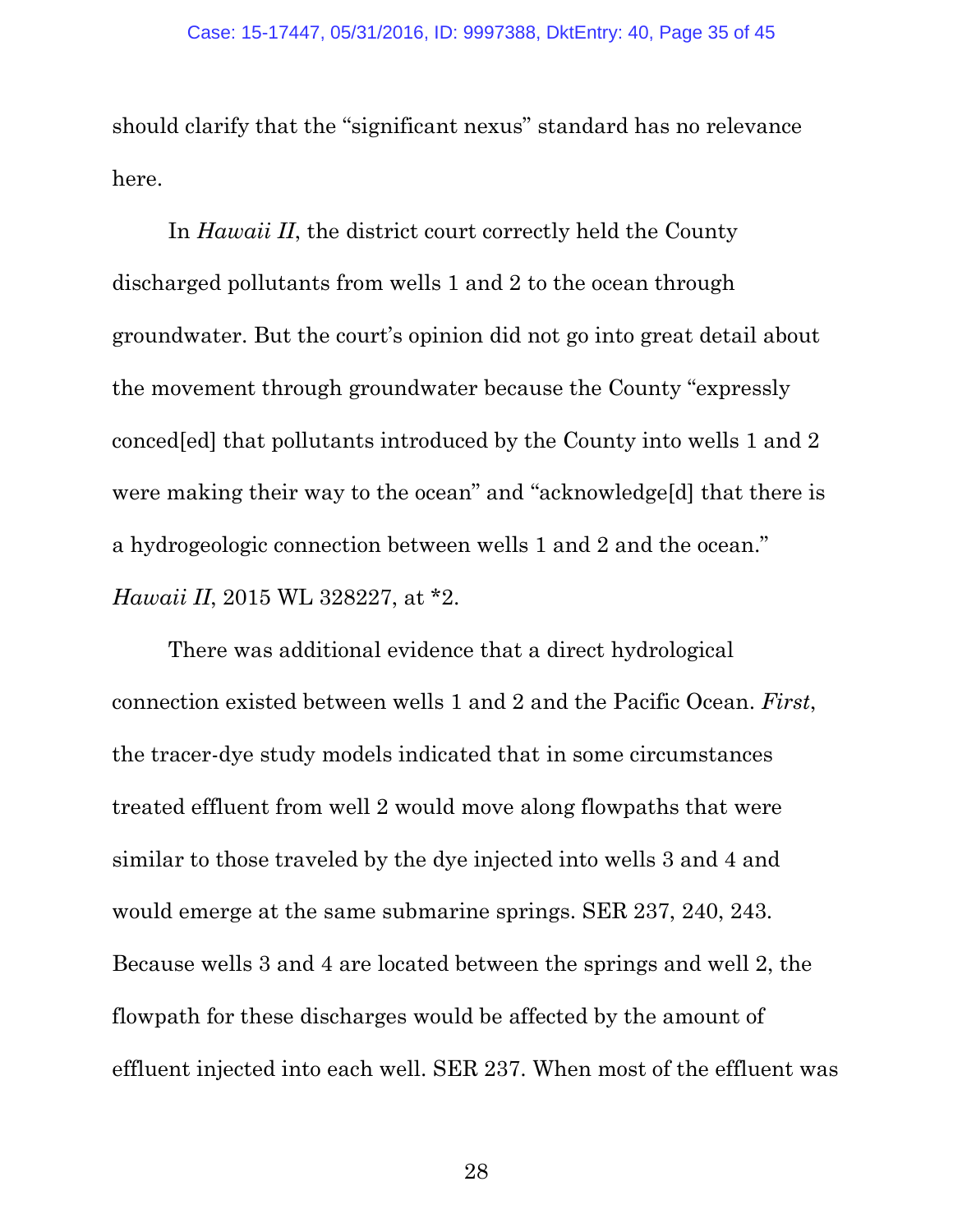injected into wells 3 and 4, the effluent from well 2 would travel northwesterly from the wells and not toward the springs; however, when well 2 received all of the effluent, the study indicated that the discharges would emerge at the springs. SER 240, 243. There was no dispute that given the proximity of wells 1 and 2, the modeling for well 2 predicts the pathways for discharges from well 1. ER 443, SER 189.

*Second*, Plaintiffs' expert stated that the effluent discharged from wells 1 and 2 "will be conveyed . . . relatively quickly (*i.e.*, with first arrival at the ocean in a matter of months)" and concluded that "[s]ince the aquifer material and hydraulic gradient in the area of all four . . . wells are similar, the groundwater flow will also be similar." SER 183. Although the County's expert argued that the point of entry for pollutants into the ocean from wells 1 and 2 could not be identified, the County did not dispute that the study showed effluent emerging at the same springs where the effluent from wells 3 and 4 emerged. *Haw. Wildlife Fund v. Cty. of Maui*, No. 12-198, ECF No. 136, at 16.

Any fears about the implications of point-source discharges to jurisdictional surface waters through groundwater with a direct hydrological connection being subject to NPDES-permit requirements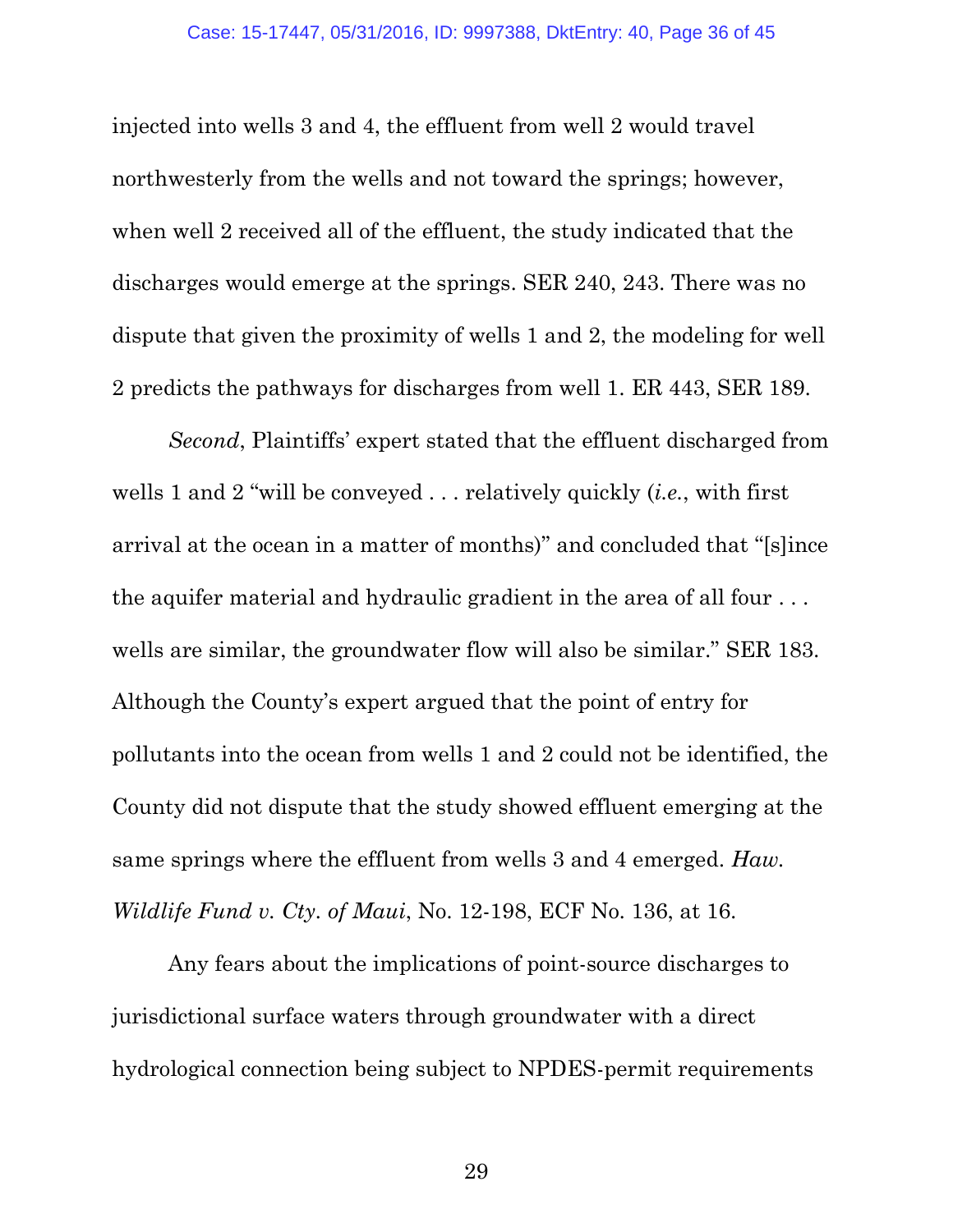are unwarranted. Op. Br. at 43-44. EPA and states have been issuing permits for this type of discharge from a number of industries, including chemical plants, concentrated animal feeding operations, mines, and oil and gas waste-treatment facilities. *See, e.g.*, NPDES Permit No. NM0022306, available at https://www.env.nm.gov/swqb/Permits/; NPDES Permit No. WA0023434, available at https://yosemite.epa.gov/r10/water.nsf/NPDES+Permits/CurrentOR&W

A821.

<span id="page-36-0"></span>Further, only those discharges that move through groundwater with a direct hydrological connection to surface waters are affected. That not all discharges through groundwater are subject to NPDESpermit requirements is shown by cases where the hydrological connections were too attenuated. In *McClellan Ecological Seepage Situation (MESS) v. Weinberger*, the court agreed with the plaintiff that discharges through groundwater may be subject to the CWA and allowed the parties to submit evidence on the issue. 707 F. Supp. 1182, 1196 (E.D. Cal. 1988). Based on evidence indicating that it would take "literally dozens, and perhaps hundreds, of years for any pollutants in the groundwater to reach surface waters," the court found that there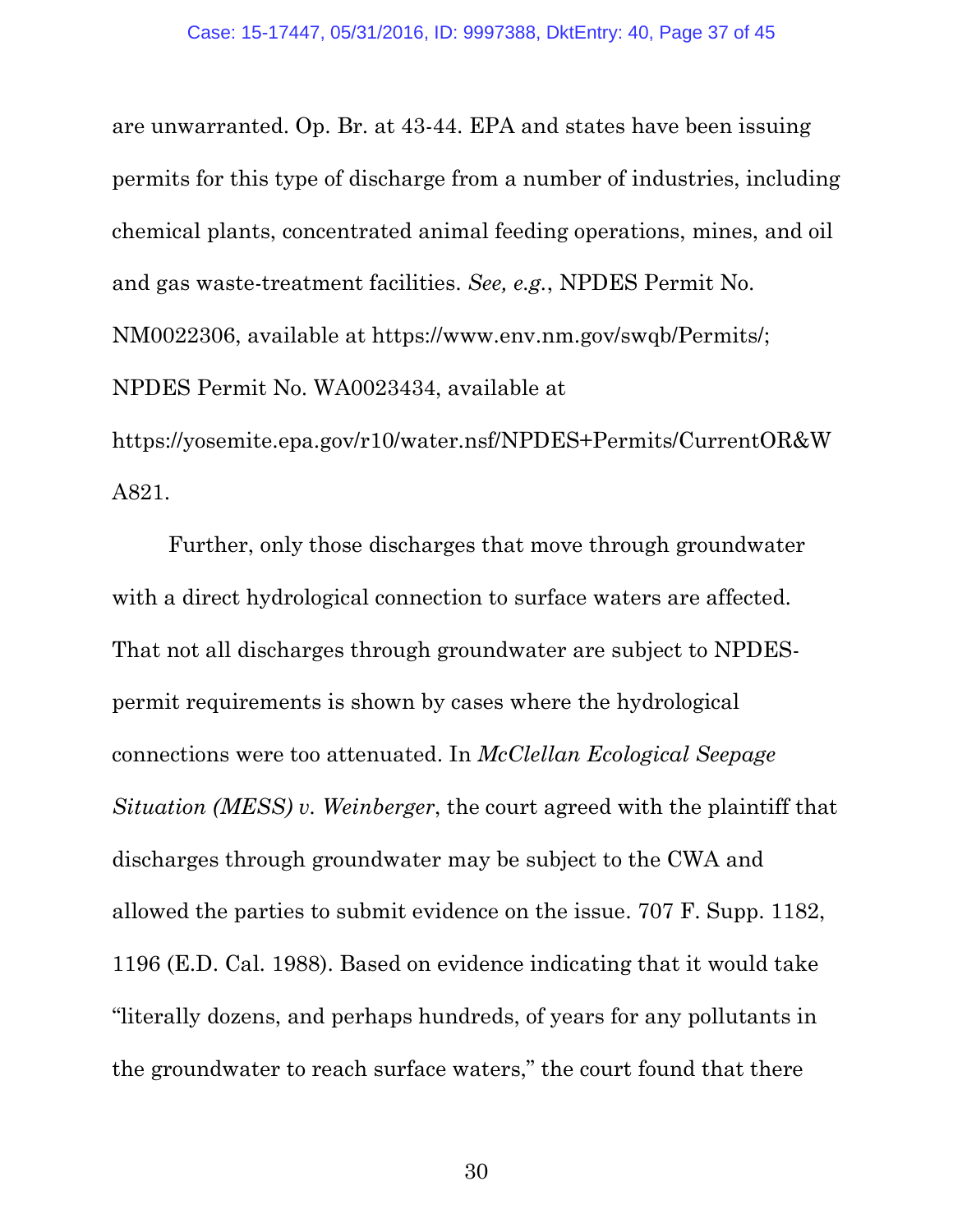<span id="page-37-2"></span><span id="page-37-1"></span>were no regulated discharges. *MESS v. Cheney*, 763 F. Supp. 431, 437 (E.D. Cal. 1989). And even after allowing the plaintiff an opportunity to provide more testimony at trial, the court ruled that the plaintiff had failed to meet its burden. *MESS v. Cheney*, No. 86-475, 20 Envtl. L. Rep. 20,877 (E.D. Cal. Apr. 30, 1990), *vacated on other grounds*, 47 F.3d 325, 331 (9th Cir. 1995).

<span id="page-37-3"></span><span id="page-37-0"></span>Likewise, in *Greater Yellowstone Coalition v. Larson*, evidence indicated that the connection to surface waters was too attenuated. 641 F. Supp. 2d 1120 (D. Idaho 2009), *aff'd* 628 F.3d 1143, 1153 (9th Cir. 2010). In that case, federal agencies determined that a CWA Section 401 certification was not required for a mining operation. Under Section 401, "[a]ny applicant for a Federal license or permit to conduct any activity . . . which may result in any discharge into the navigable waters, shall provide the licensing or permitting agency a certification from the State . . . that any such discharge will comply with the applicable provisions." 33 U.S.C.  $\S$  1341(a)(1). The agencies based their determination on evidence that before reaching surface waters, the pollutants would pass through hundreds of feet of overburden and bedrock, and then travel underground through soil and rock for one to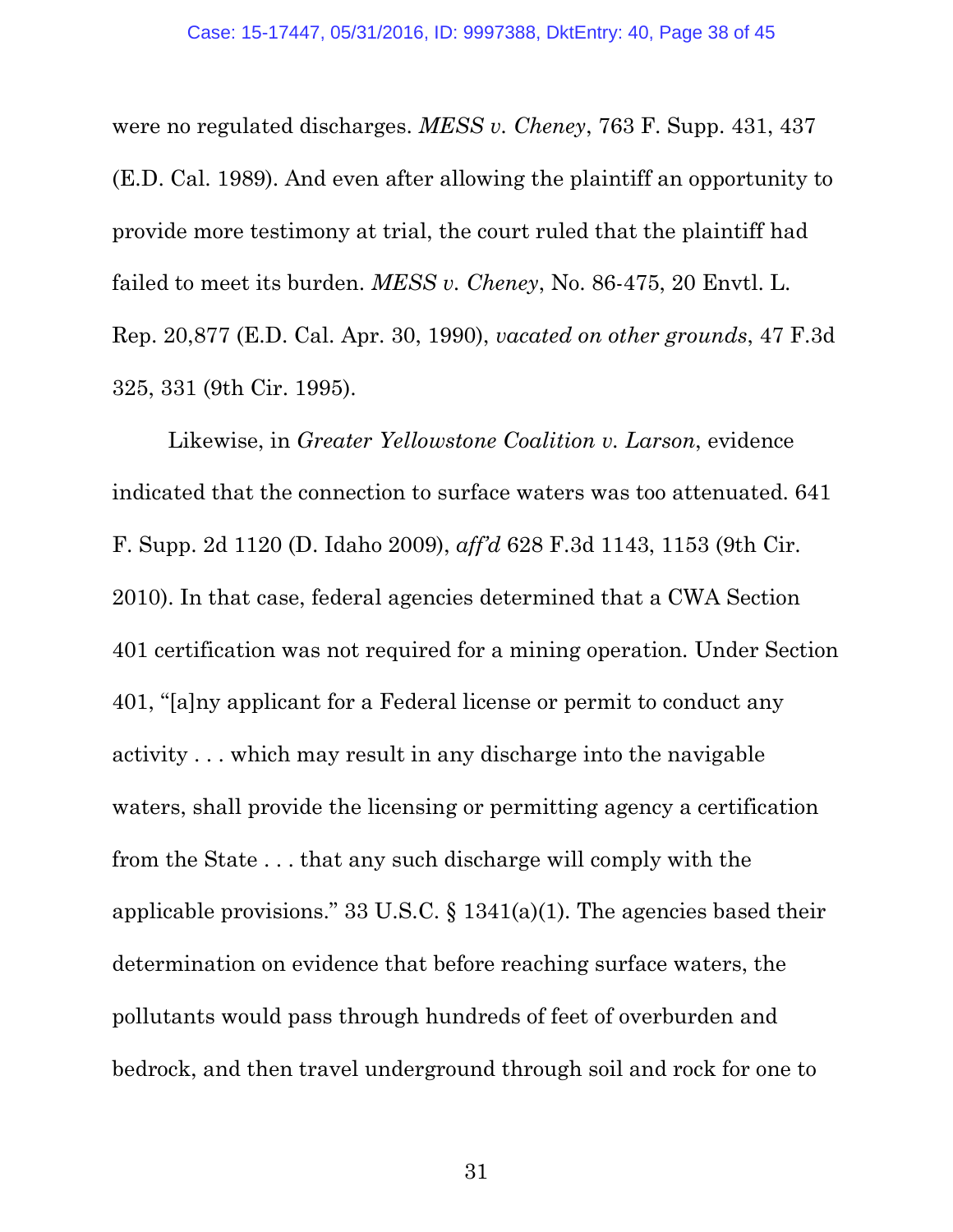<span id="page-38-1"></span>four miles. *Greater Yellowstone*, 641 F. Supp. 2d at 1139. Modeling predicted that the movement of peak concentrations would take between 60 and 420 years. *Id.* The court weighed competing evidence from the plaintiff and ultimately deferred to the agencies' determination that the hydrological connection was too attenuated*. Id.*  at 1141.

Unlike *MESS* and *Greater Yellowstone*, in which the connection was too attenuated, the discharges here resulted from a direct hydrological connection, and thus require a permit.

### <span id="page-38-0"></span>**III. THE DISTRICT COURT CORRECTLY HELD THAT THE COUNTY HAD FAIR NOTICE FOR PURPOSES OF CIVIL PENALTIES.**

In the Argument section of its brief, the County maintains that this Court should direct the district court to set aside any civil penalties "imposed on the County regardless of the outcome of the challenge to the district court's liability rulings" because it lacked fair notice. Op. Br. at 47. As an initial matter, the County would seemingly be precluded from appealing the fair-notice issue as to civil penalties because it stipulated to their amount in the settlement agreement. To the extent that the County has reserved its right to appeal the issue, however, the County's argument lacks merit.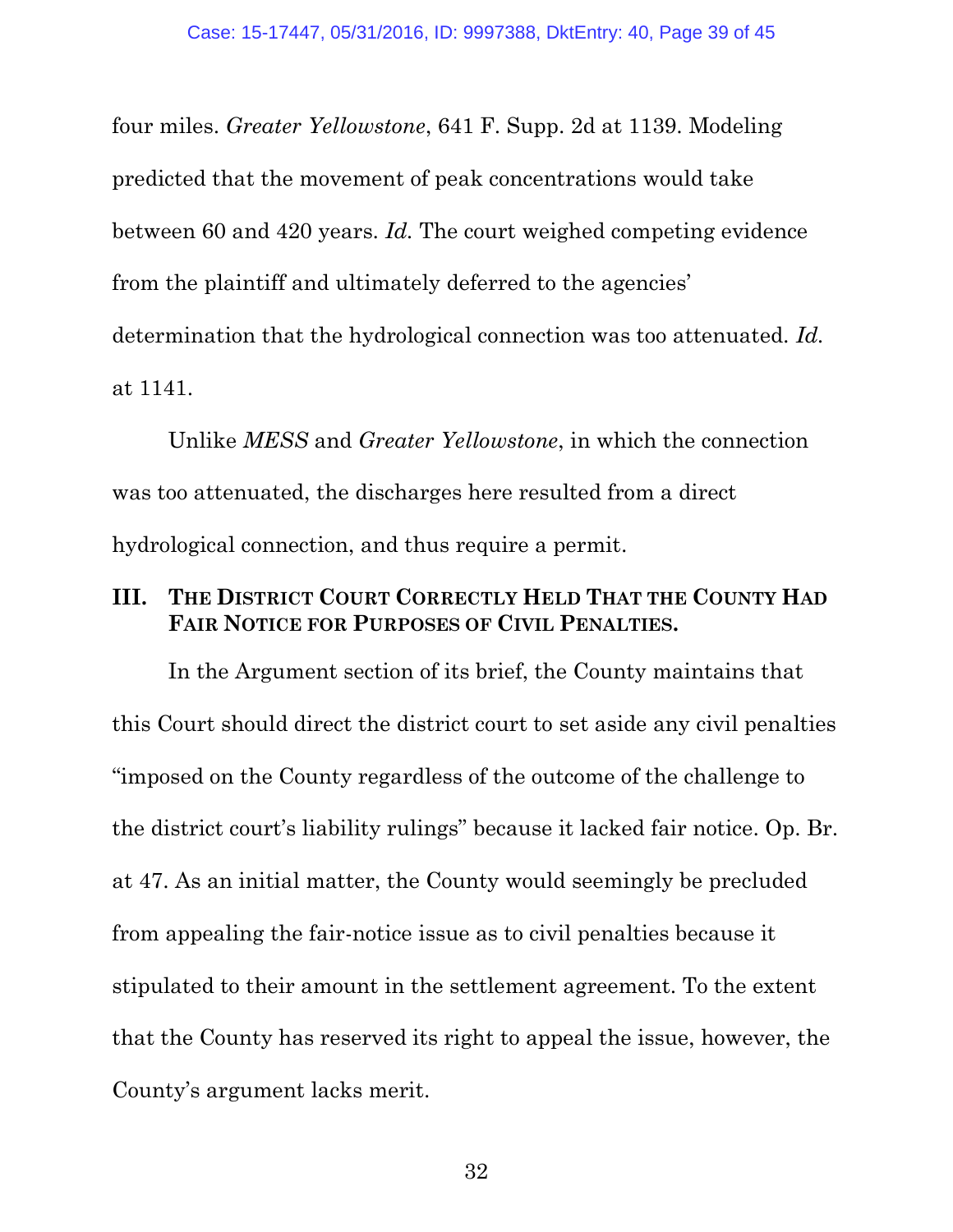<span id="page-39-0"></span>This Court has held that a party may not be deprived of property through civil penalties without fair notice. *See United States v. Approximately 64,695 Pounds of Shark Fins*, 520 F.3d 976, 980 (9th Cir. 2008). To provide notice, "a statute or regulation must 'give the person of ordinary intelligence a reasonable opportunity to know what is prohibited so that he may act accordingly.'" *Id.* 

This Court looks first to the language of the statute when determining whether a party had fair notice. *Id.* As discussed above, Congress used broad language in the CWA in defining the discharge of pollutants, and that expansiveness provides a reasonable opportunity for a person to know what the statute prohibits. The breadth of that language is only bolstered by the intent of the CWA.

Moreover, EPA has made multiple public statements in rulemaking preambles that consistently described its interpretation that discharges of pollutants to jurisdictional surface waters through groundwater with a direct hydrological connection are subject to NPDES permitting under the CWA. Further, with respect to specific communications with the County, EPA sent two letters to the County in early 2010. In January 2010, EPA stated that it was "investigating the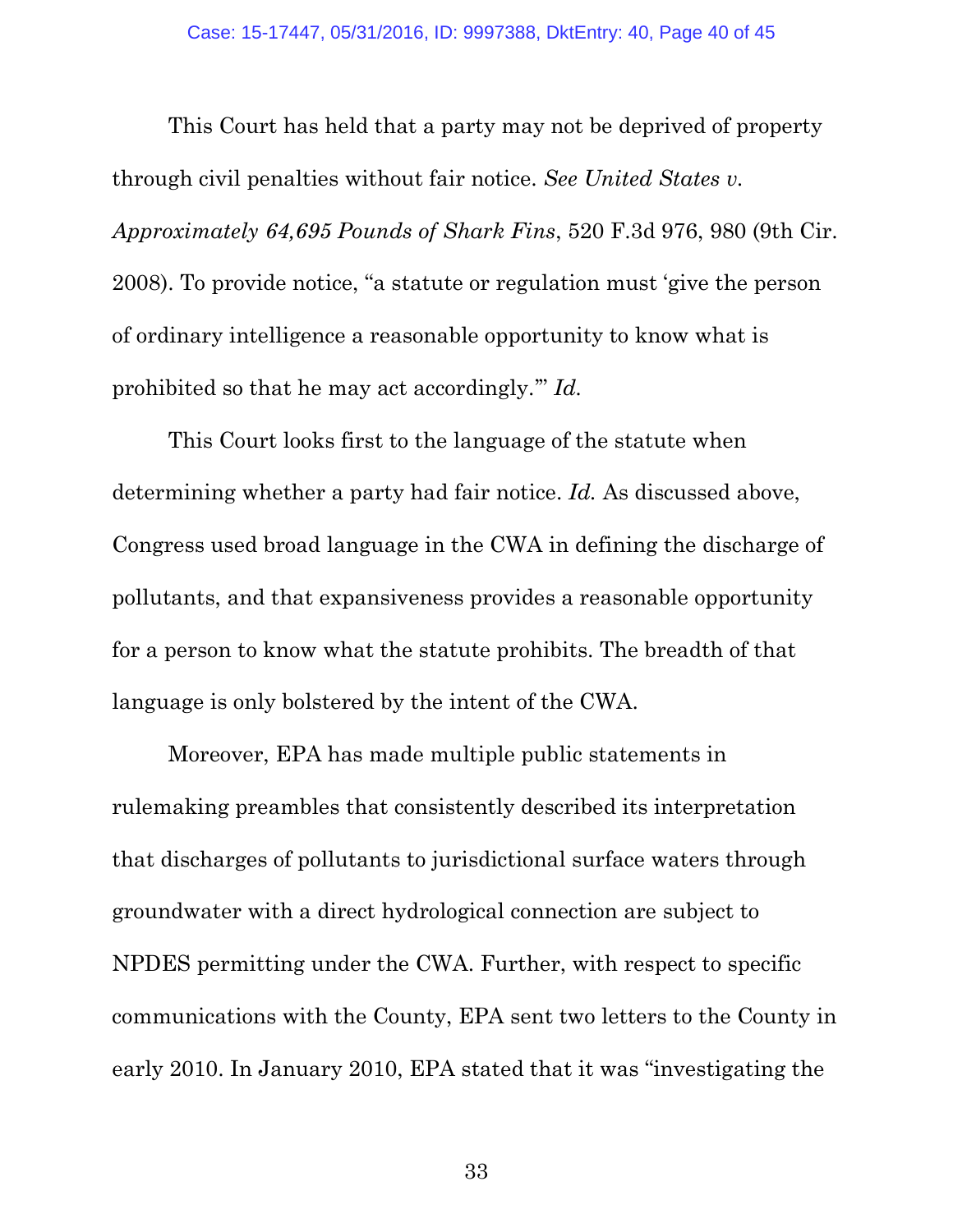possible discharge of pollutants to the coastal waters of the Pacific Ocean along the Kaanapali coast of Maui." SER 5. This investigation was spurred in part by a 2007 study concluding that much of the nitrogen in Kaanapali coastal waters came from the County's facility and a 2009 study that found the same nitrogen signature and other "wastewater presence" in the ocean. *Hawaii I*, 24 F. Supp. 3d at 984. The letter continued: "In order to assess the impact of the [facility's] effluent on the coastal waters and determine compliance with the Act, EPA is requiring the County to sample the injected effluent, sample the coastal seeps, conduct an introduced tracer study, and submit reports on findings to EPA." SER 5. EPA required this sampling, monitoring, and reporting pursuant to CWA Section 308, under which "the [EPA] Administrator shall require the owner or operator of any point source" to provide the information. 33 U.S.C. § 1318(a)(A). The letter provided notice that there was evidence suggesting a hydrological connection.

<span id="page-40-0"></span>In March 2010, EPA responded to the County's request for a UIC permit renewal under the SDWA "by informing the County that recent studies 'strongly suggest that effluent from the facility's injection wells is discharging into the near shore coastal zone of the Pacific Ocean."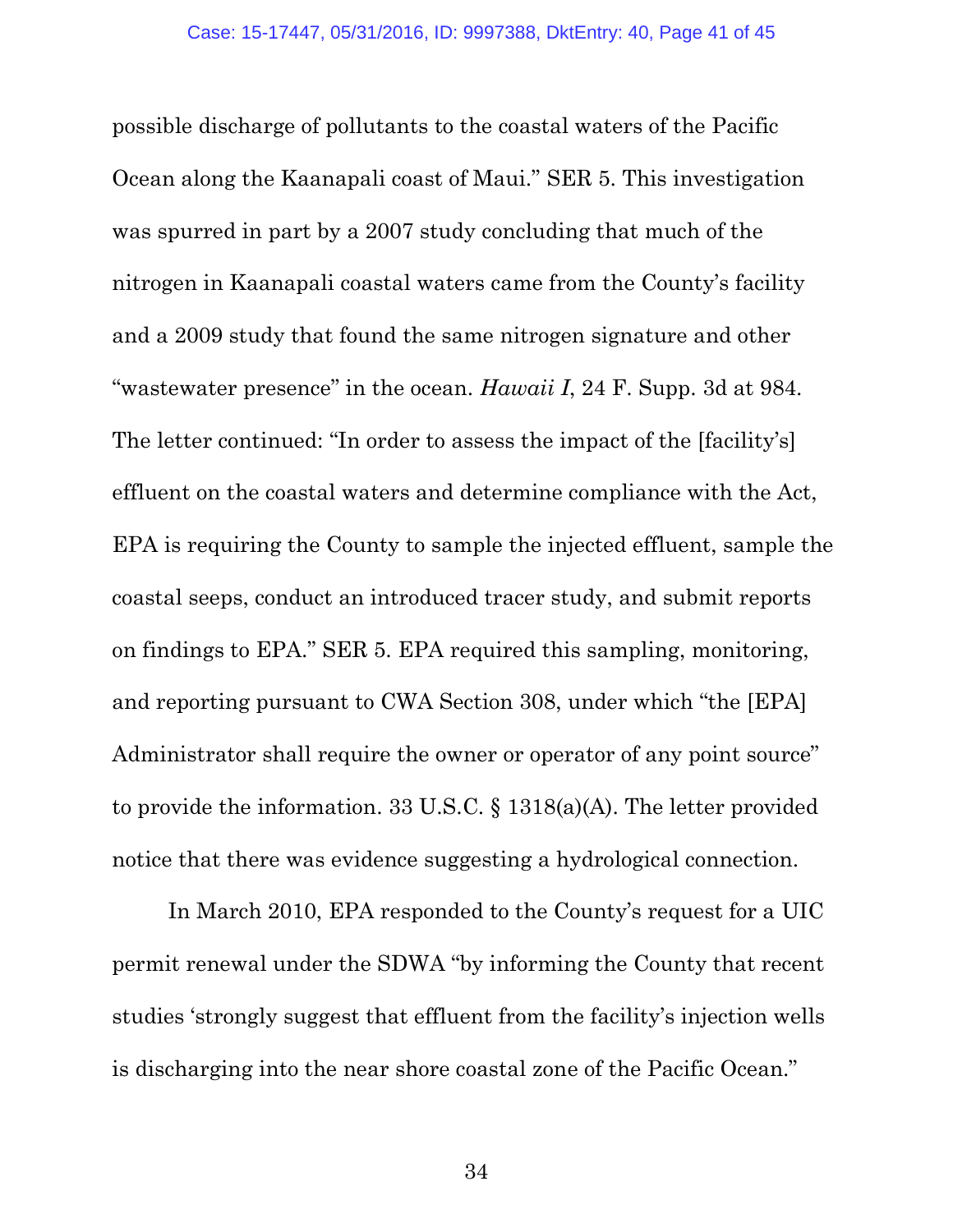<span id="page-41-1"></span>*Hawaii I*, 24 F. Supp. 3d at 984 (quoting ER 122). As a result, EPA required the County to apply for a CWA Section 401 water-quality certification for its injection facilities as a prerequisite to EPA's issuance of a new UIC permit. ER 121-22; *see* 33 U.S.C. § 1341(a). The County's assertion that this letter did not put it on notice of potential CWA liability because the certification was related to its UIC permit rather than any obligations under the NPDES program is unavailing. Op. Br. at 56-57. A UIC permit does not preclude the need for a NPDES permit where required, and the March 2010 communication reiterated EPA's position that the discharges might be covered by the CWA, depending on the results of the ordered sampling, monitoring, and reporting.

<span id="page-41-0"></span>The County was on fair notice. In any event, fair notice is only one of many factors informing a civil-penalty amount, *see* 33 U.S.C. § 1319(d), and thus the County's argument that the penalty should be set aside for lack of fair notice *alone* is flawed.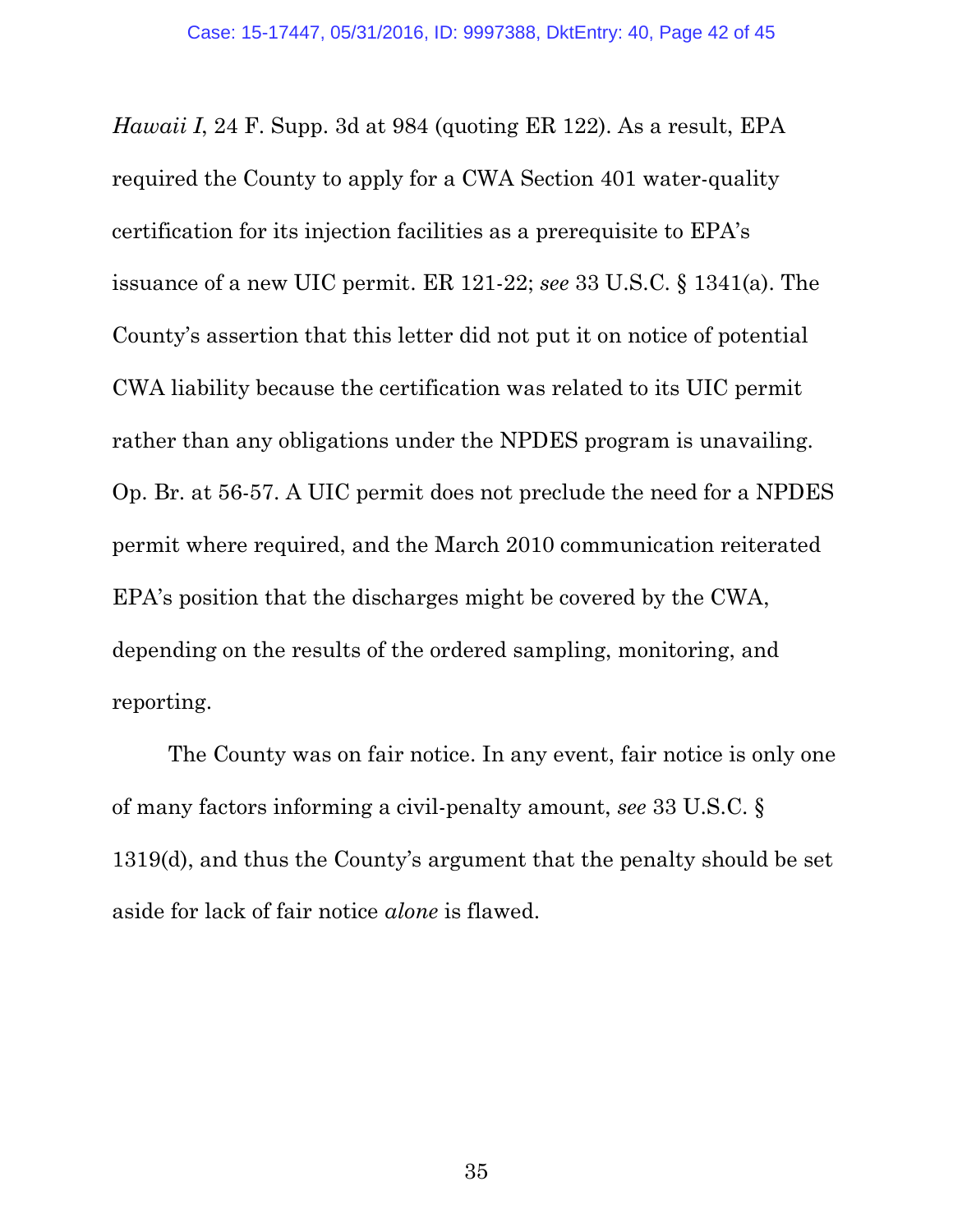Case: 15-17447, 05/31/2016, ID: 9997388, DktEntry: 40, Page 43 of 45

# **CONCLUSION**

For the foregoing reasons, the district court's judgment should be

affirmed.

Respectfully submitted,

JOHN C. CRUDEN Assistant Attorney General

OF COUNSEL:

KARYN WENDELOWSKI U.S. Environmental Protection Agency Office of General Counsel Washington, D.C.

May 31, 2016 90-12-14672

*/s/ Frederick H. Turner* FREDERICK H. TURNER AARON P. AVILA R. JUSTIN SMITH Attorneys, U.S. Dep't of Justice Env't & Natural Resources Div. P.O. Box 7415 Washington, DC 20044 (202) 305-0641 frederick.turner@usdoj.gov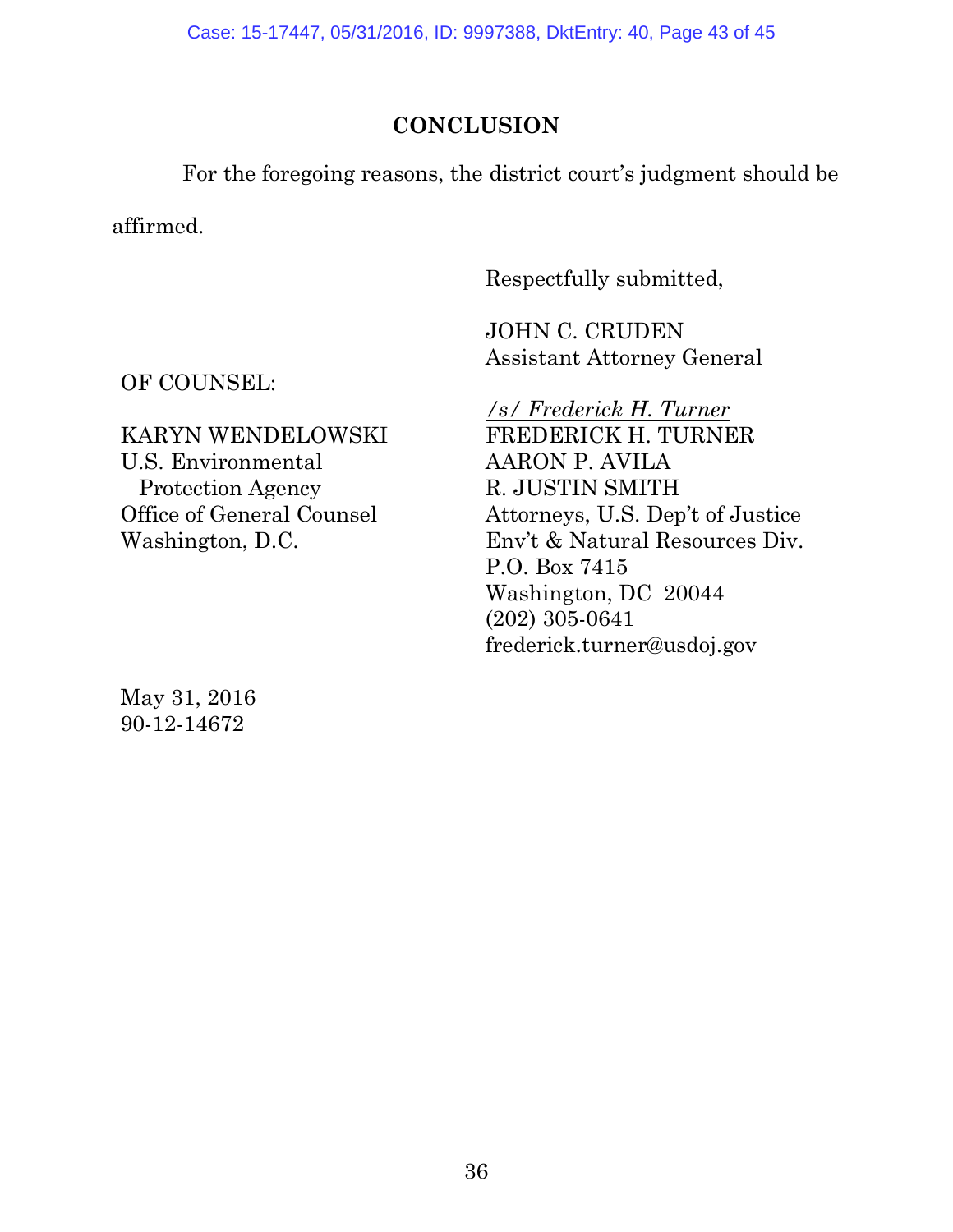### <span id="page-43-0"></span>**CERTIFICATE OF COMPLIANCE WITH TYPE-VOLUME LIMITATION, TYPEFACE REQUIREMENTS, AND TYPE-STYLE REQUIREMENTS**

This brief complies with the type-volume limitation of Fed. R. App. P. 32(a)(7)(B) (for amicus briefs as provided by Fed. R. App. P. 29(d)) because it contains 6,904 words, excluding the parts of the brief exempted by Fed. R. App. P.  $32(a)(7)(B)(iii)$ . This brief complies with the typeface requirements of Fed. R. App. P. 32(a)(5) and the type-style requirements of Fed. R. App. P. 32(a)(6) because it has been prepared in a proportionally spaced typeface using Microsoft Word 14-point Century Schoolbook.

# */s/ Frederick H. Turner*

FREDERICK H. TURNER U.S. Department of Justice Env't & Natural Resources Div. P.O. Box 7415 Washington, DC 20044 (202) 305-0641 frederick.turner@usdoj.gov